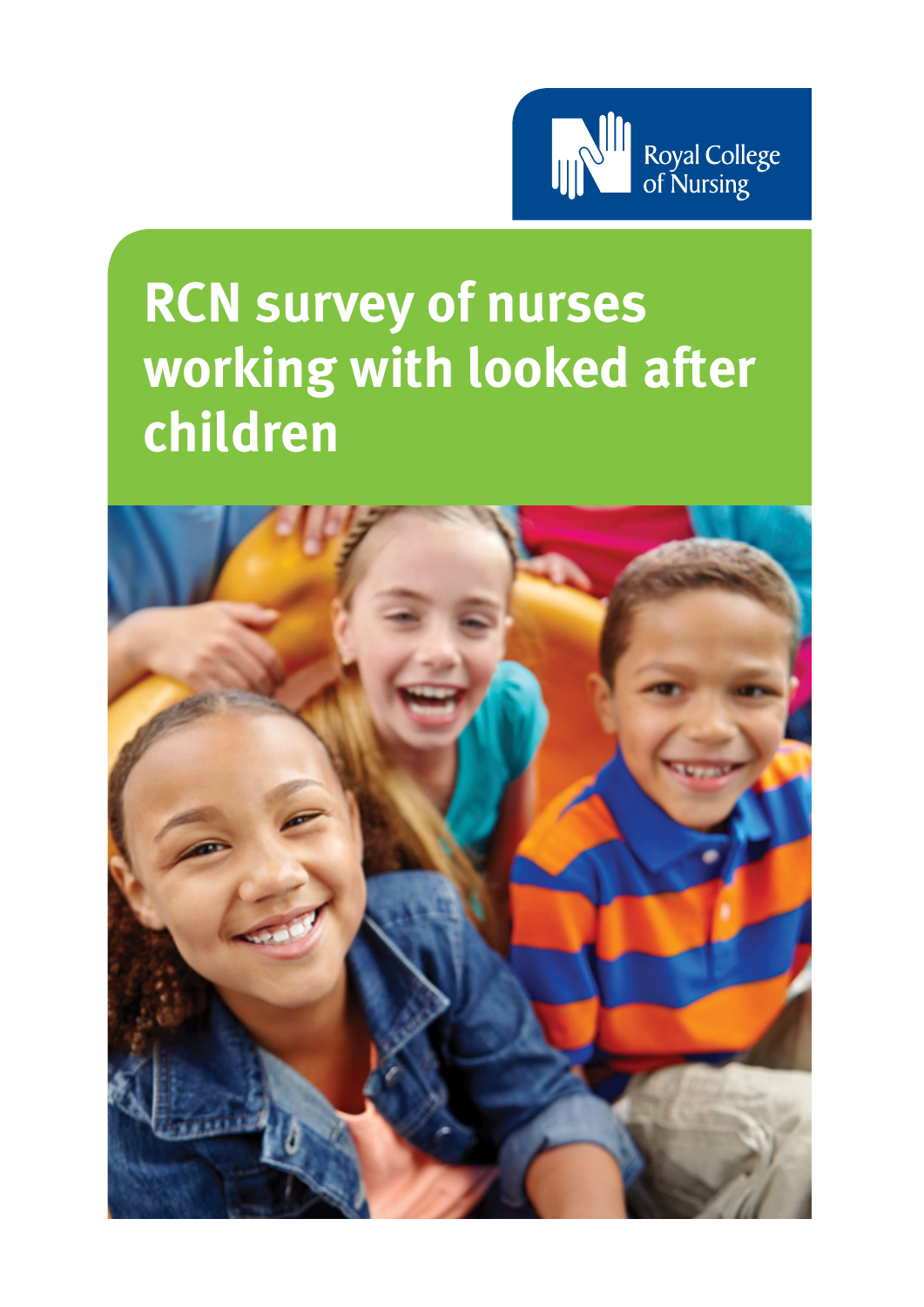

### **Acknowledgements**

Liz Allan, Designated Nurse Children in Care, Cornwall Teresa Chisholm, Designated Nurse for Looked After Children (Hillingdon), Central and North West London NHS Foundation Trust

Karen Hughes, Lead and Designated Nurse for Looked After Children, Sussex Community NHS Trust

Nikki Shepherd, Designated Nurse for Looked After Children and Young People/Service Manager, Sheffield CCG

#### **RCN Legal Disclaimer**

This publication contains information, advice and guidance to help members of the RCN. It is intended for use within the UK but readers are advised that practices may vary in each country and outside the UK.

The information in this publication has been compiled from professional sources, but its accuracy is not guaranteed. Whilst every effort has been made to ensure the RCN provides accurate and expert information and guidance, it is impossible to predict all the circumstances in which it may be used. Accordingly, to the extent permitted by law, the RCN shall not be liable to any person or entity with respect to any loss or damage caused or alleged to be caused directly or indirectly by what is contained in or left out of this information and guidance.

Published by the Royal College of Nursing, 20 Cavendish Square, London W1G 0RN

© 2015 Royal College of Nursing. All rights reserved. Other than as permitted by law no part of this publication may be reproduced, stored in a retrieval system, or transmitted in any form or by any means electronic, mechanical, photocopying, recording or otherwise, without prior permission of the Publishers or a licence permitting restricted copying issued by the Copyright Licensing Agency, Saffron House, 6-10 Kirby Street, London EC1N 8TS. This publication may not be lent, resold, hired out or otherwise disposed of by ways of trade in any form of binding or cover other than that in which it is published, without the prior consent of the Publishers.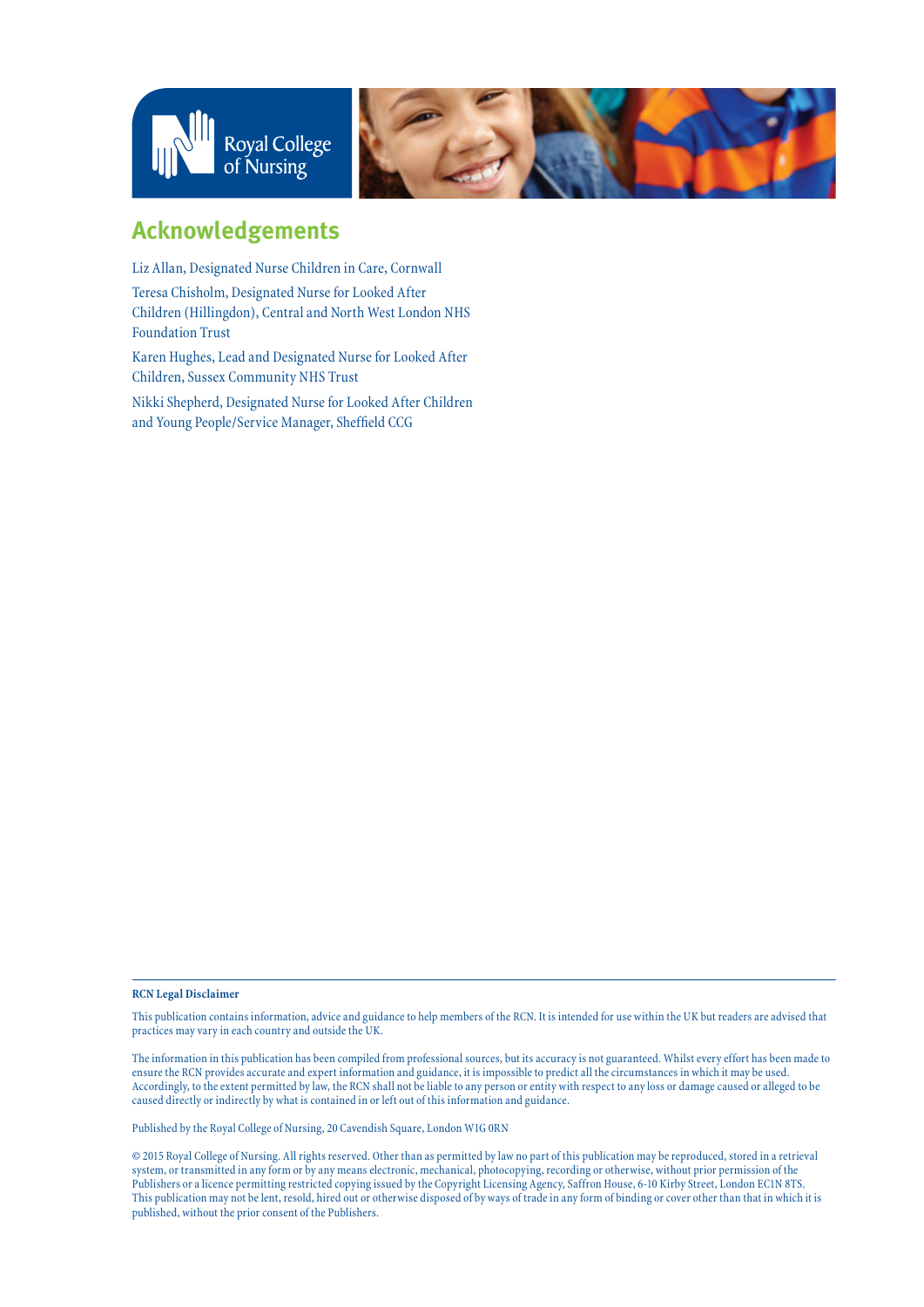## <span id="page-2-0"></span>RCN survey of nurses working with looked after children

## **Contents**

| Introduction                                                 | 4  |
|--------------------------------------------------------------|----|
| About the respondents                                        | 4  |
| Looked after children caseloads                              | 4  |
| <b>Facilities for looked after children</b>                  | 10 |
| Service models for looked after children                     | 13 |
| Nursing roles for looked after children/<br>children in care | 17 |
|                                                              |    |
| <b>Issues and concerns</b>                                   | 24 |
| <b>Conclusion</b>                                            | 25 |
| References                                                   | 26 |
|                                                              |    |

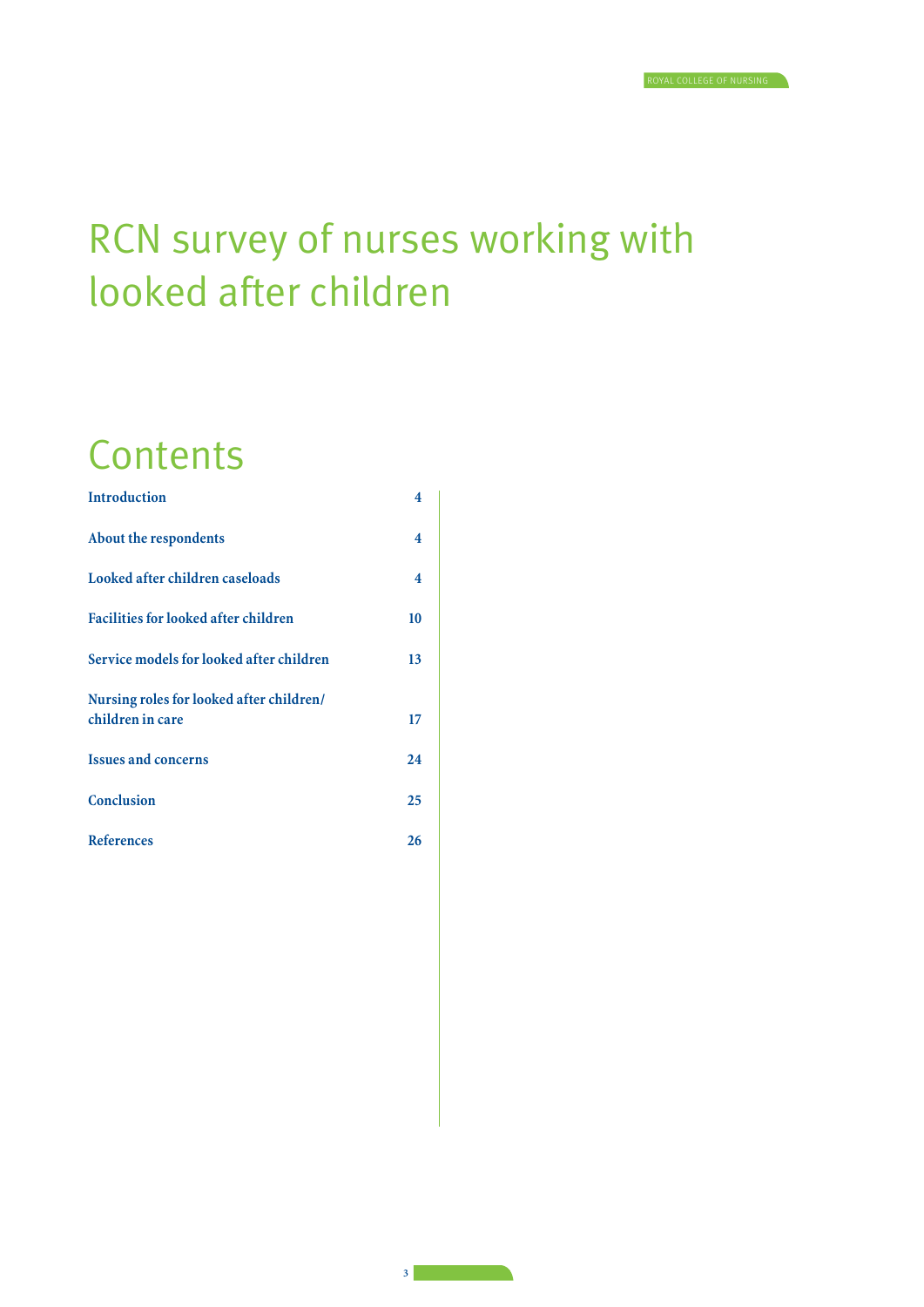## Introduction

In 2013, the RCN held several networking events for nurses working with looked after children.

<span id="page-3-0"></span>RCN survey OF nurses working with looked after children

Nurses who attended the October 2013 event raised numerous issues and concerns related to changes in NHS structures, commissioning of services, workload and capacity, roles and responsibilities, as well as the potential perverse impact of the introduction of a Payment by Results (PbR) tariff and unsafe working practices.

A survey of RCN members working with looked after children was undertaken during December 2013 and January 2014 which explored caseloads, ways of working and information about designated and named nurses' roles and responsibilities.

## About the respondents

158 members responded to the survey advising they worked with looked after children/children in care. Respondents were represented equitably across all RCN regions/boards, although there was a slightly greater percentage from London and the South East.

The comments included within this publication have been edited for readability without losing context.

## Looked after children caseloads

The majority of respondents did not know the total child (0-18years) population for their county/borough. Some of those responding indicated that the number of children and young people equalled 23 per cent of the total population, and in a specific area could be anything from 30,000 to over two million. In some areas it was acknowledged that this was expected to increase even more by 2020. Many respondents stated that they knew the number of children and young people on their individual caseload but did not know the total child population for their area.

In terms of the number of looked after children and young people, 50.4 per cent of respondents stated there were between one and six hundred looked after children in their area. A further 17.1 per cent stated there were between six hundred and one thousand, and a further 16.2 per cent stated that looked after children were between one thousand and five thousand. 1.7 per cent stated that there were in excess of five thousand (see Figure 1). The findings highlight that respondents covered varied geographical areas.

The term looked after children is used to describe any child who is in the care of the local authority or who is provided with accommodation by the local authority social services department for a continuous period of more than 24 hours. This covers children in respect of whom a compulsory care order or other court order has been made. It also refers to children accommodated voluntarily, including under an agreed series of short-term placements which may be called short breaks, family link placements or respite car[e. www.legislation.gov.uk/ukpga/1989/41/part/III/crossheading/duties-of-local-authorities-in-relation-to-children-looked-after-by-them](www.legislation.gov.uk/ukpga/1989/41/part/III/crossheading/duties-of-local-authorities-in-relation-to-children-looked-after-by-them)

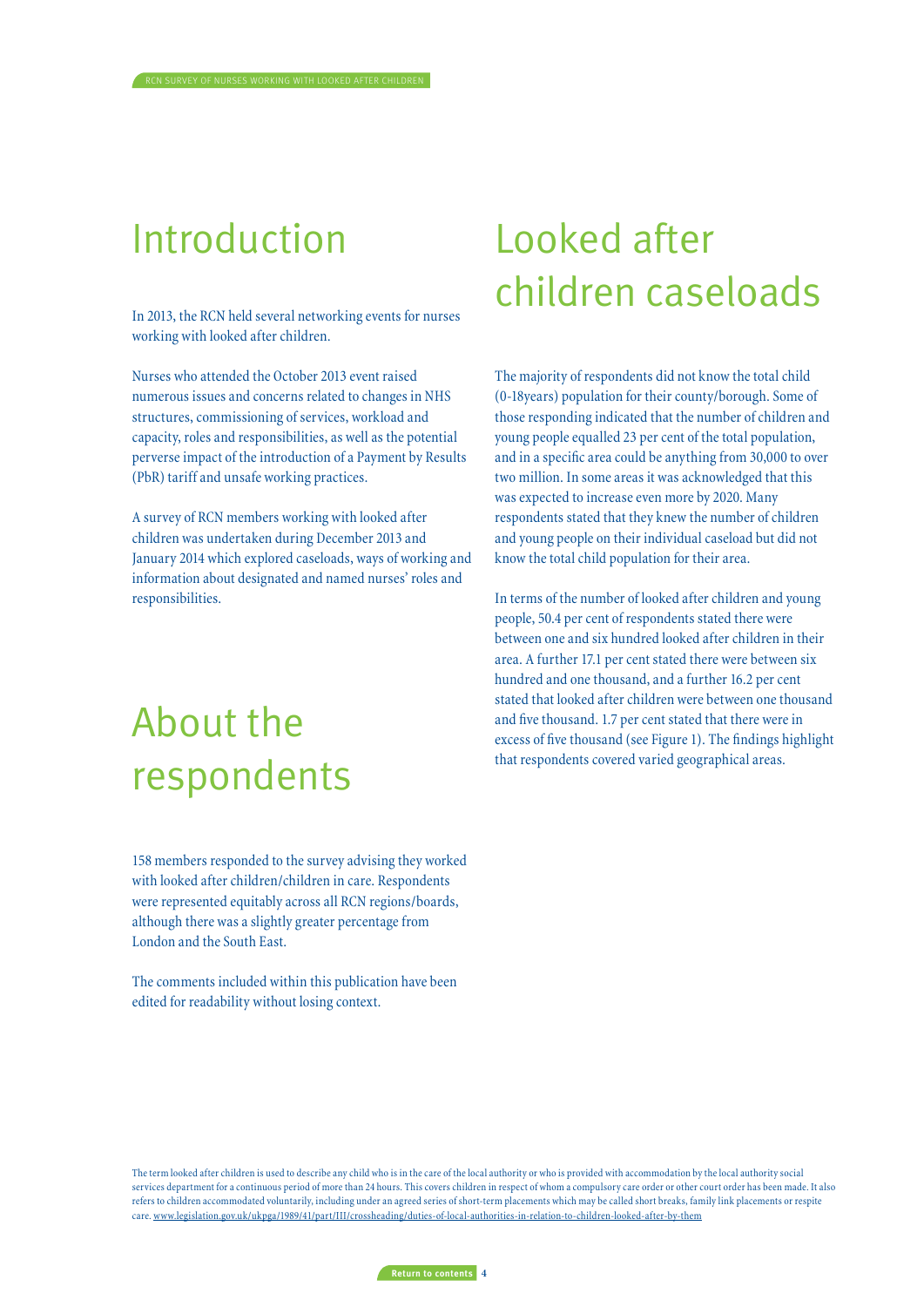#### Figure 1: Number of looked after children and young people



We have seen a 50 per cent increase in the numbers over the last three years. My organisation has provided no additional nurses to support this work.

The number of looked after children has decreased significantly over the last 18 months, seeing a month on month reduction in numbers. As of 18 months ago we have over 800 children. We have seen sharp increases in SGOs (special guardianship orders) granted which is felt to be the main contributory factor in these decreases.

It is unknown how many LAC (looked after children) are placed in the city, as notification of changes of placement ie leaving the city, is poor nationally.

We are a net importer of other authorities' children which continues to place stress on local services. In addition to this a significant number of these children receive a poor service from their local authority and a number of them are placed back into their local authority when they reach independence causing them additional problems including isolation.

The comments from respondents above illustrate a number of concerns and highlight some difficulties in service planning and provision. The fluctuation in numbers of children entering the care system and the shift towards swifter permanency arrangements for children have been well documented nationally and are indicative of changes in social care practice and political response. There were 92,000 looked after children across the UK in 2013. The Department of Health in England statistical release of 2013 states that there were 68,110 looked after children at 31 March 2013; an increase of two per cent compared to 31 March 2012.

Variances in numbers locally and nationally pose difficulties for the commissioning and provision of adequate health care for the increasing numbers of looked after children and those children who remain vulnerable despite permanency arrangements, which are often subject to disruption. The disruption continues due to a poor recognition of need and lack of investment in specialist services in many areas.

The poor exchange of timely placement information by social care departments to health services, particularly for children placed outside of their local authority area remains challenging. The difficulties in supporting children in care and care leavers when they move area are often underestimated. These concerns should be considered in any revision of the statutory health guidance.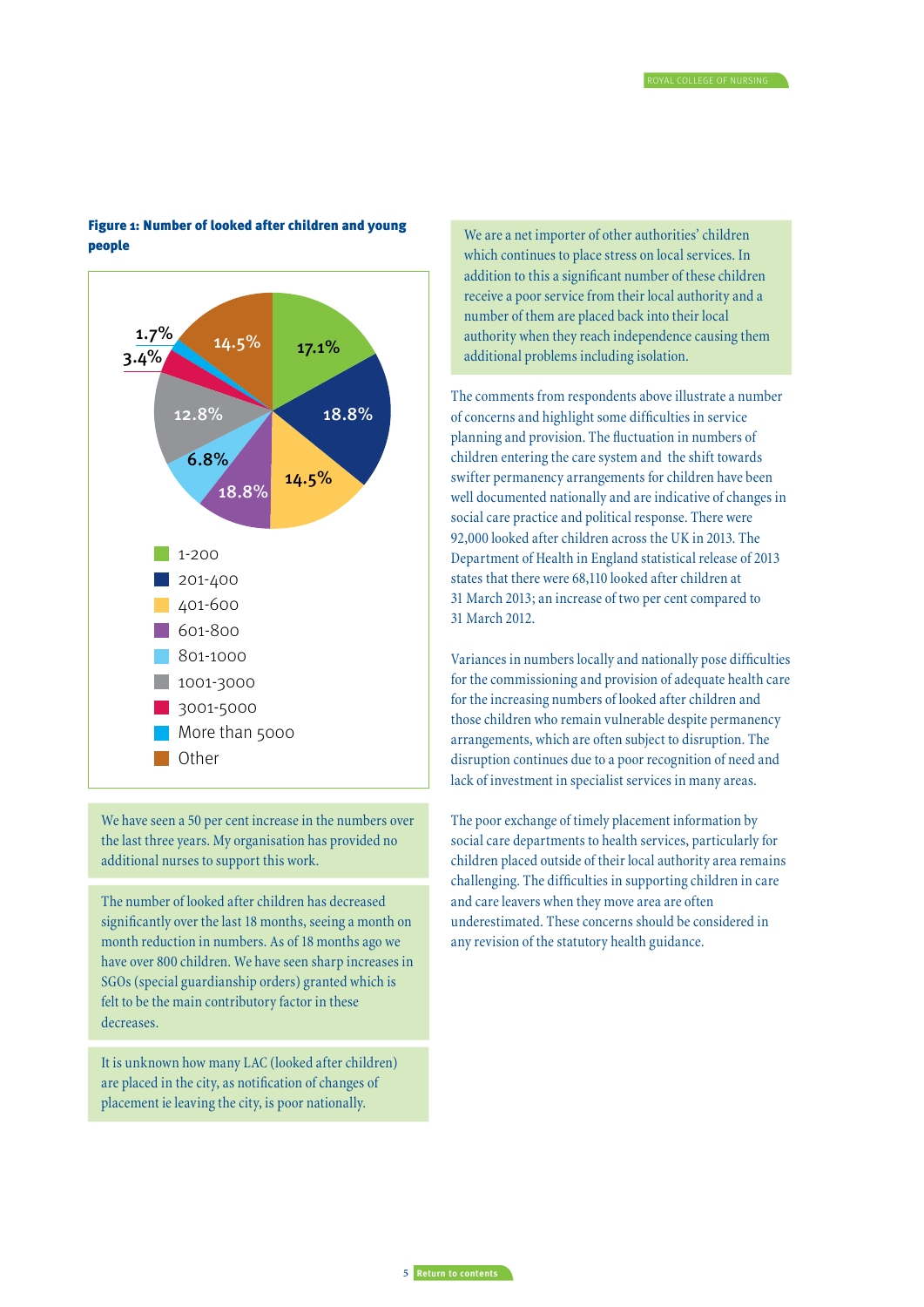### **Looked after children placed out of county/borough**

RCN survey OF nurses working with looked after children

Over 61.5 per cent of respondents advised that 100 to 200 looked after children were placed out of the county/borough in the previous year. 13.8 per cent stated that between 200 and 400, and a further 1.8 per cent that between 600 and 800 children were placed out of the county/borough. 3.7 per cent stated that between 1,000 and 3,000 were placed out of the county/borough in the previous year (see Figure 2).

#### Figure 2: Number of looked after children placed out of county/borough



Most infants are placed locally at first but there is considerable pressure on suitable places.

We have one of the lowest numbers of children placed out of county due to having a specialist foster care service which takes many of our complex children.

We continue to have difficulties getting health assessments completed for our children placed out of area. Some areas are saying due to capacity issues they are unable to complete even when payment is offered, sometimes they are completed but there are huge waiting lists. Paperwork is simply being returned with no alternative being offered. Some areas are saying they do not provide a service for out of county children. Equally for children placed in this area from out of county authorities, some areas send their own nurses to complete which is fine but often we do not get copies of these completed health assessments despite requests being made which means we can sometimes be unaware of the health needs of children placed here which I feel is a risk. Further guidance on this is required.

Our county covers a large geographical area. Children can be living a long way from their home but still be living within the borough.

### **Unaccompanied asylum seeking children within the looked after children caseload**

68 per cent of respondents stated that there were between one and two hundred unaccompanied asylum-seeking children within the looked after children caseload. While four per cent advised there were between 200 and 400, a further two per cent stated that there were between 600 and 800 unaccompanied asylum seeking children within the looked after children caseload (see Figure 3).

**6 [Return to contents](#page-2-0)**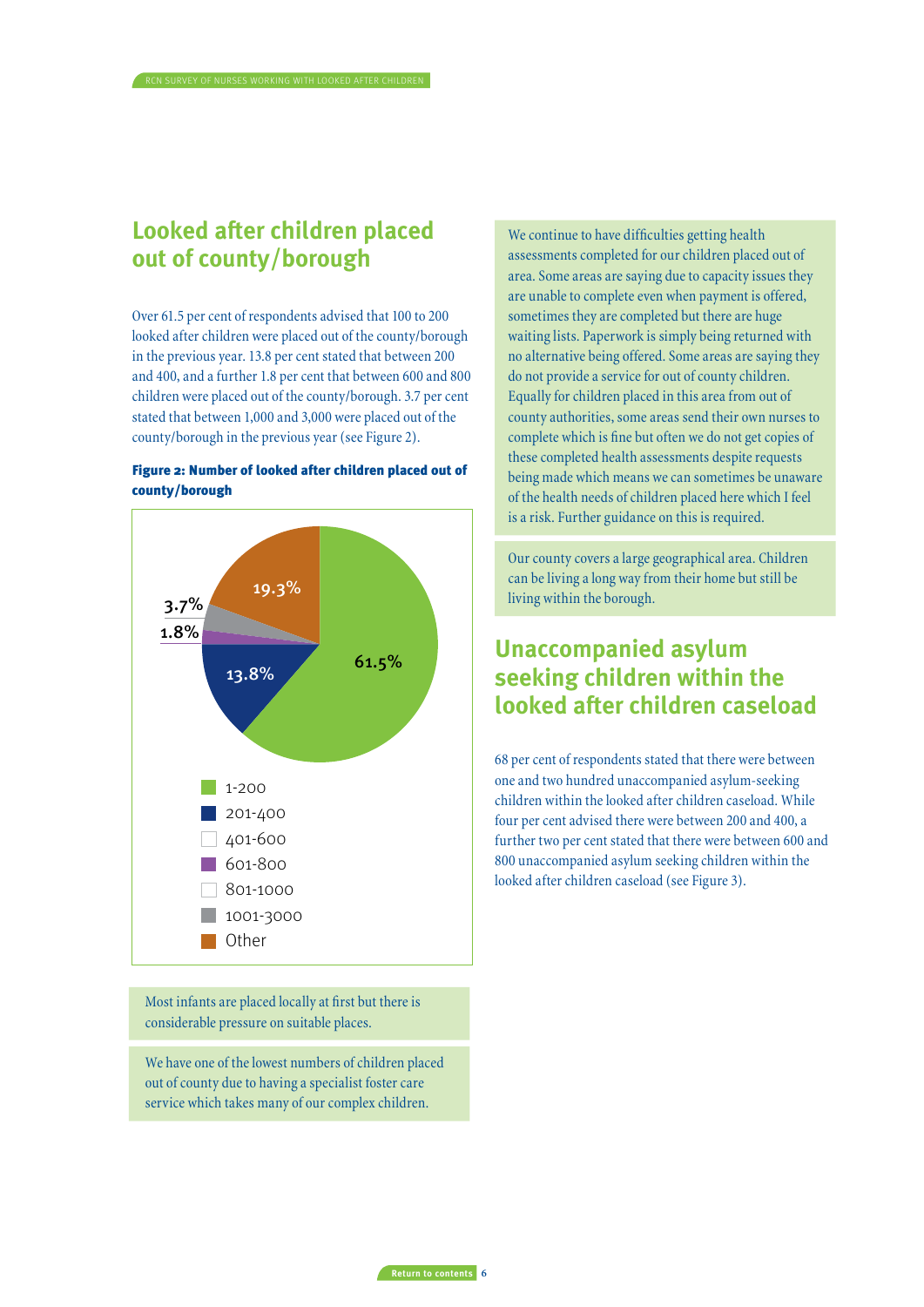

#### Figure 3: Number of unaccompanied asylum seeking children within the looked after children caseload

#### Several respondents added comments which included:

I have a team member take a lead with this cohort of looked after children as they have very specific and at times complex needs. I also have a GP who has developed a special interest who conducts the initial health assessment.

We do not have a reception centre for asylum seekers locally anymore so we have very low numbers and these are young people who have been in the system a few years.

The numbers of unaccompanied asylum seeks within our county is very small. I do not think there are many members of staff that fully understand their possible needs.

#### **Care leavers**

65.7 per cent of respondents stated that they were responsible for between 100 and 200 care leavers. 5.6 per cent advised they had between 201 to 400 on their caseload, 4.6 per cent have between 401 and 600, 2.8 per cent have between 601 and 800, and 0.9 per cent have between 801 and 1,000 (see Figure 4).

#### Figure 4: Number of care leavers on caseload



Once young people leave care at 18 we no longer have responsibility for them. We are trying to have funding agreed for a leaving care nurse.

It is not a bespoke looked after children's team, although the practitioners work with them leaving care service to help and support with health requirements.

We currently are not commissioned to provide a service for care leavers. I have been lobbying for this service for a number of years and have just highlighted to commissioners the care leavers strategy and responsibilities in inspection/statutory documents.

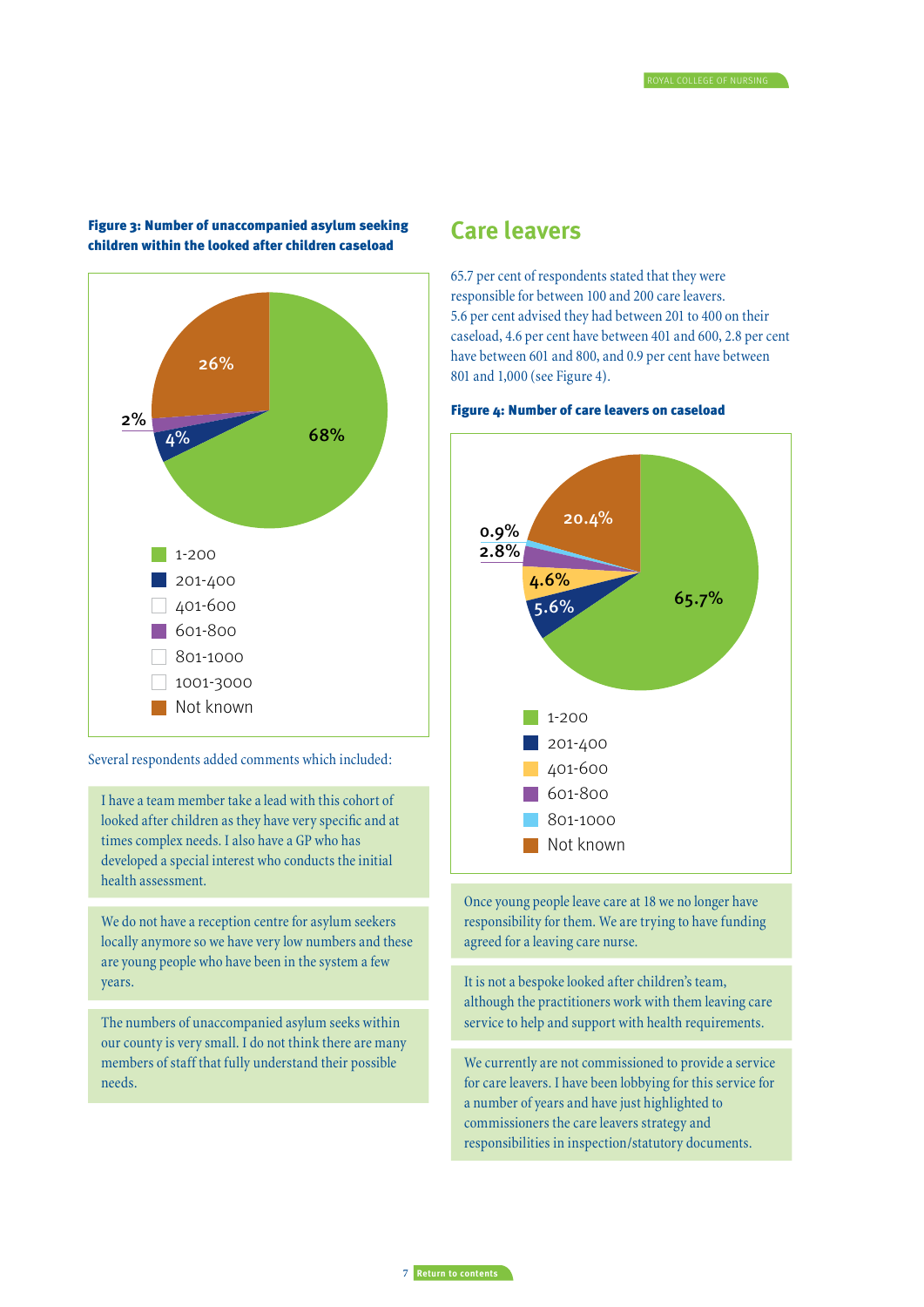We currently provide a full service for those young people on care orders but service is expanding to facilitate a service provision for all care leavers under the care of the 16+ team.

Several issues are illustrated by the above comments. There is a need to clarify and define the term care leavers so that all areas are looking at the same age range. In addition, the above statements show that some areas provide services to care leavers, but others are not commissioned or do not have the capacity to do so. These issues should be clarified in order to standardise, support and meet the health needs of this group of young people as per the *Care leaver strategy* (2013). It is important to ensure that provision for care leavers is fed into the forthcoming revision of the statutory guidance for looked after children.

### **Looked after children with physical disabilities and learning difficulties**

47.4 per cent of respondents stated that under 10 per cent of looked after children on their caseload had physical disabilities. 18.1 per cent advised this was between 11 and 20 per cent, and six per cent stated this was more than 50 per cent of their caseload (see Figure 5).

#### Figure 5: Percentage of looked after children on caseload with physical disabilities



4.4 per cent of respondents highlighted that more than 50 per cent of their caseload had learning difficulties, while 44.2 per cent stated that up to 20 per cent of looked after children on their caseload had learning difficulties (see Figure 6).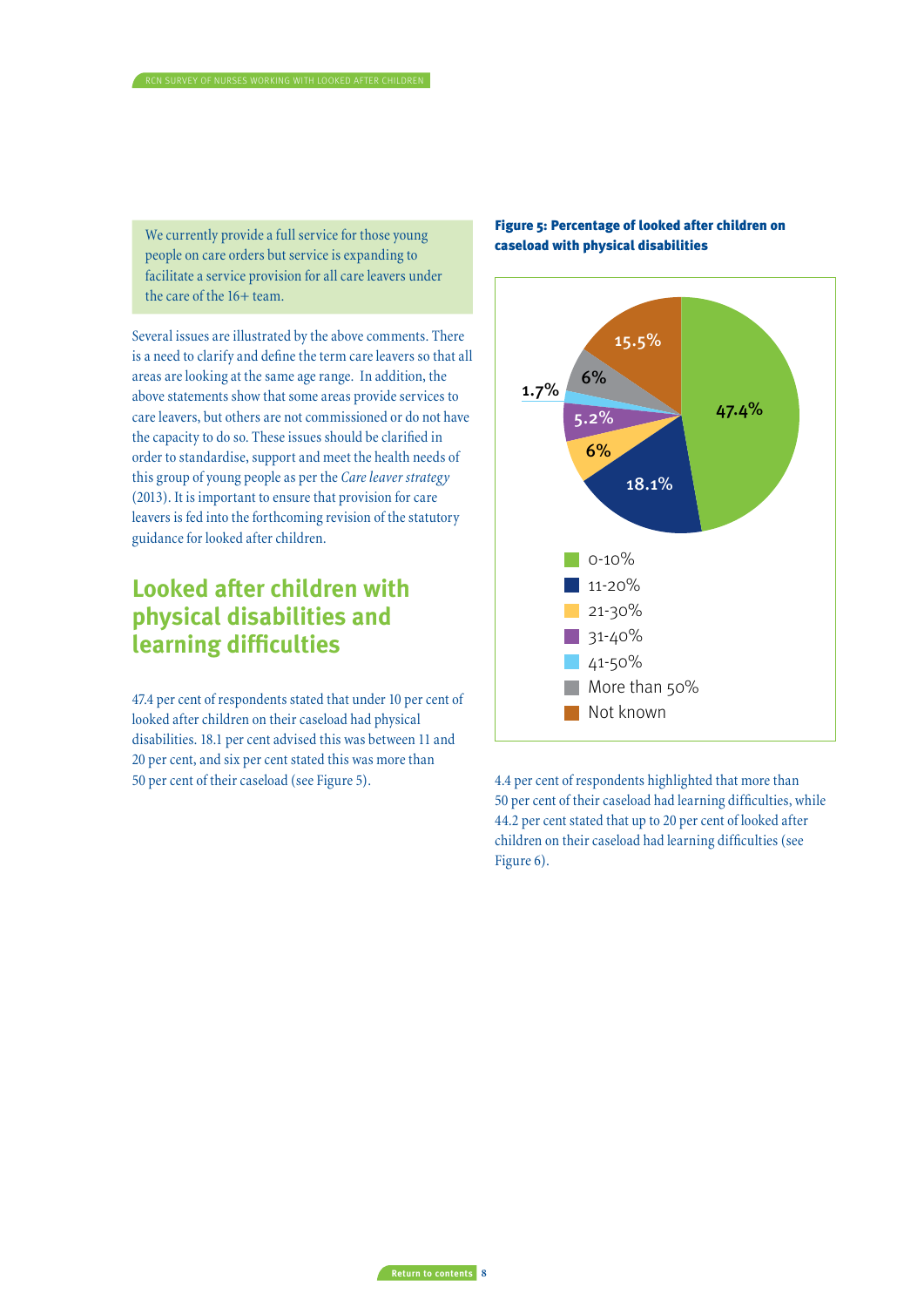

#### Figure 6: Percentage of looked after children on caseload with learning difficulties

We see more looked after children with learning difficulties, in fact most of those we see have either some learning difficulties or are not reaching their potential in school.

Residential resources for children with learning disabilities are limited within the local authority area which means that the majority of these children have to be placed out of area.

The children I look after are children with learning disabilities and complex nursing needs. We provide short stay breaks for the child. The current LAC documentation is not really applicable for the purpose but there is no other available…

Lack of residential placements is an ongoing concern. We are reviewing how respite is regarded under LAC status.

Disabled children constitute a notable proportion of the looked after children population, though there is uncertainty relating to the definitions of 'disability' as interpreted by the local authority and those as defined by health services. There is a clear need for a national approach for clear and consistent interagency definitions and measurement in order to determine need and identify appropriate provision.

Irrespective of definition, it is clear that a consistent and cohesive system is required to enable these vulnerable children to have their health needs met. Variance in the interpretation of guidelines for determining LAC status by local authorities compromises being able to meet the needs of these children, for example when guidance criteria is not applied for those disabled children in overnight accommodation for more than 75 nights. There is need for interagency clarity on the interpretation of guidance and the provision of services nationally. Placements can be difficult and challenging to find, but health services need to take a more central role within the decision-making process of placements and within support systems for disabled children in care.

The transition to adult services also poses potential areas of concern if eligibility criteria for adult services are not met. Finding suitable accommodation and appropriate support can be difficult, particularly if placed out of the originating authority area. A united approach between different authorities towards meeting the needs of this vulnerable group of young people is needed in order to prevent poor outcomes. Improving the assessment process and the communication of information, particularly at points of transition will aid the delivery of improved plans of care.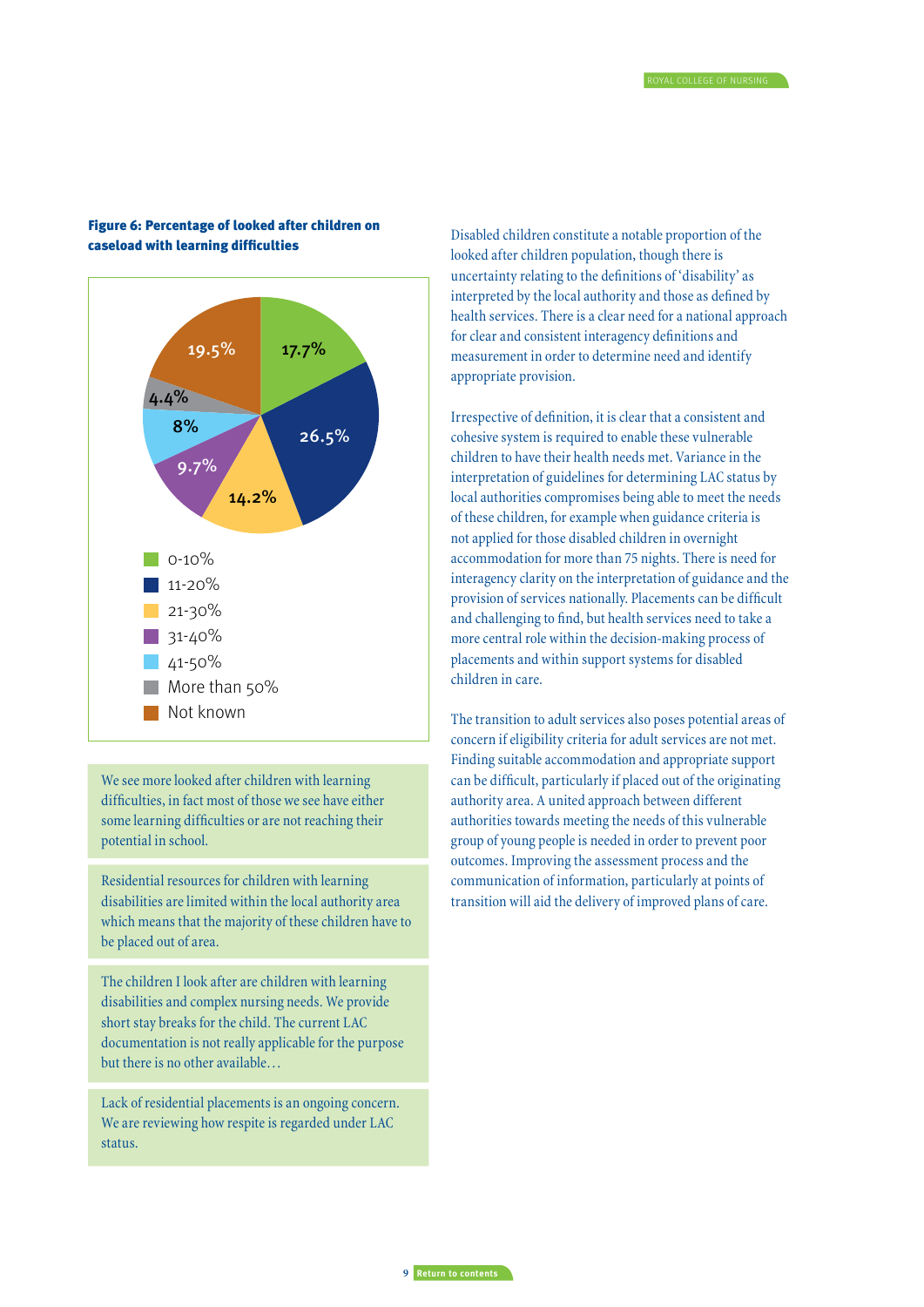## Facilities for looked after children

<span id="page-9-0"></span>RCN survey OF nurses working with looked after children

## **Residential children's homes**

Over 90 per cent (90.7 per cent) of respondents stated that there were two or more residential children's homes in their county/borough. 48.1 per cent had more than five residential children's homes in their county/borough (see Figure 7).



Figure 7: Number of residential children's homes

Each of our six specialist nurses for looked after children has a group of residential homes for which they are the named link nurse. We also have a secure children's home, with two whole time equivalent nurses. There is a mixture of local authority homes for children with disabilities (most beds provide respite care) and a secure unit. There is an increasing number of small privately run children's homes across the three local authorities. The number of these is of concern.

There are not enough, and those that are around are often not able to care for children with physical disabilities as the buildings are often converted houses that cannot accommodate wheelchairs and other equipment. They are often staffed by inexperienced staff who often do not speak much English.

They are all privately run, we no longer have any local authority run homes. These do tend to pop up without much notice or communication so as soon as they are identified my team will visit and ensure good communication processes are in place and homes are aware of what support can be offered by the LAC team.

There are fewer local authority residential children's homes in the county but many more independent residential children's homes in which a large number of looked after children are placed by external (responsible) authorities.

The above comments show the wide range of residential units that health professionals work with, including privately run units. In some areas, there is a shortage of local authority facilities which means that children are placed outside of county/borough. Other areas use privately run homes to place children with some of these units appearing without notice, which does not aid good working relationships. There appears to be some concern regarding some homes as standardised basic facilities may raise governance issues, for example, staff should be adequately trained and able to support and advocate for the child while they are placed there.

### **Residential special needs schools**

62.2 per cent of respondents advised that there were residential special needs schools in their county/borough. 14.5 per cent advised there were more than five residential special needs schools in their area, while 36.2 per cent had only one residential special needs school (see Figure 8).

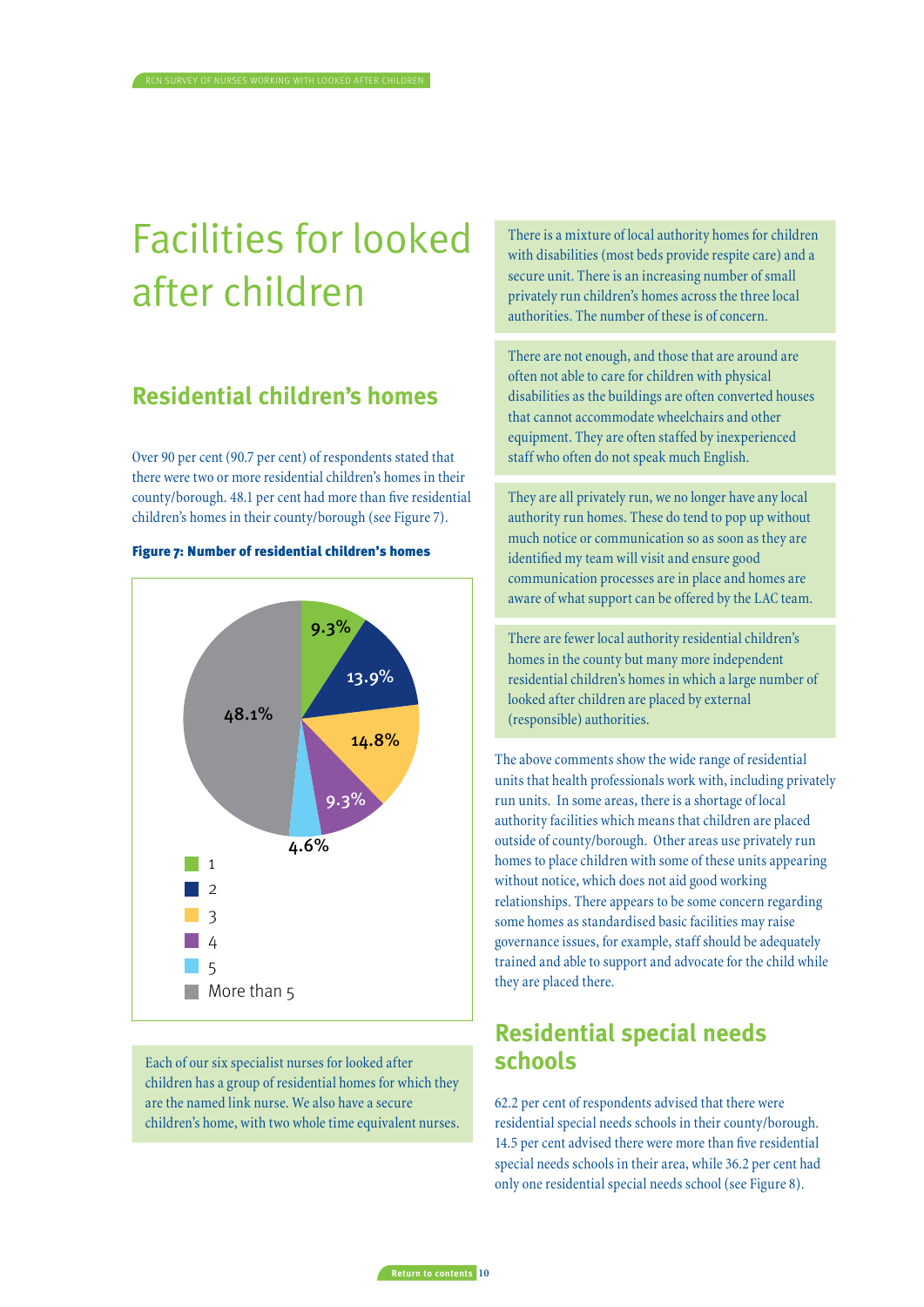#### Figure 8: Number of residential special needs schools (where at least one exists in the area)



The school advertises a service which addresses mental health issues and draws a lot of funding for this, but then accesses local child and adolescent mental health services (CAMHS) when a crisis occurs, expecting local services to solve issues. There needs to be very clear procedures in place to ensure children's needs are met and this needs collaborative working.

They are often charity run, therefore need funding approved by local authority – a long, time consuming and frustrating process.

One of our team is a registered learning disability nurse and this has proved invaluable in the provision of care and expertise as part of our holistic health service.

Responses indicate a need for greater collaboration between health, social care and education when commissioning placements in residential special needs schools to ensure adequate health provision. It is particularly the case for ensuring that access to ongoing psychiatric care and appropriate therapeutic interventions of an adequate

standard are available for children and young people placed in these settings, many of which are independently run and provide placements for children from outside the area. More consideration from social care and health services needs to be given when placing looked after children who require access to CAMHS to ensure they can access and receive the services they require.

To enable good provision of health services to meet the needs of children and young people placed into a different area it is vital that there is collaboration between the placing and receiving clinical commissioning groups (CCGs). Current service models as demonstrated in this survey and the recent Ofsted Thematic inspection (2014b) show how these differences impact on the ability of professionals to work collaboratively when looked after children are placed out of the area.

### **Secure children's units**

52 per cent of respondents highlighted that there were secure children's units in their county/borough. 67.8% advised there was one secure children's unit in their area, while 6.8% stated there were more than five secure children's units in their area (see Figure 9).

#### Figure 9: Number of secure children's units

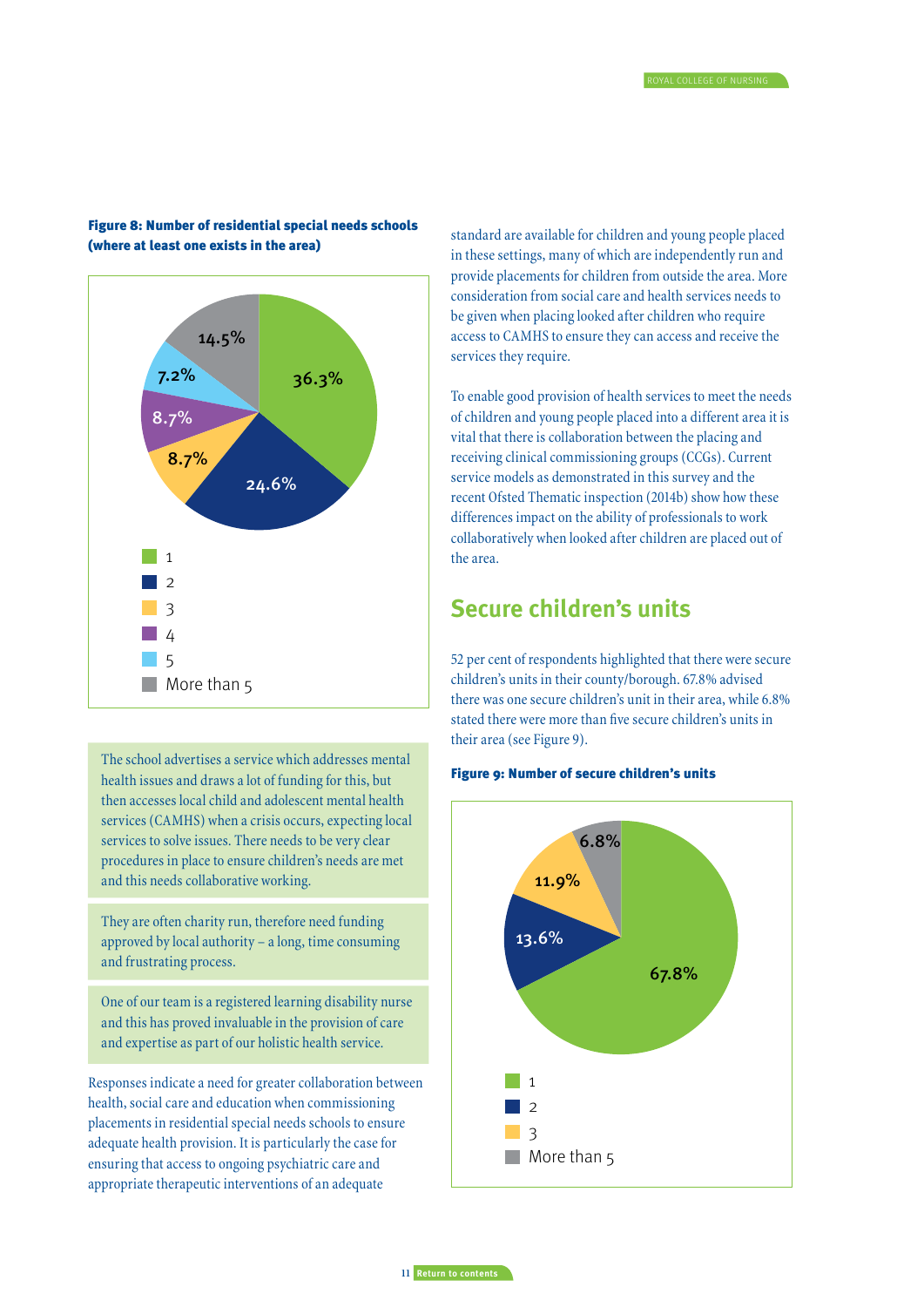This is a clear unmet need; young people are misplaced in open children's home/CAMHS Tier 4/secure provision because there is no secure children's home.

We are aware of at least three smaller independent units being used as secure children's units.

Currently in the process of commissioning a pilot retained remand foster care scheme through independent fostering providers.

The *National minimum standards for children's homes* (DfE, 2011) states that apart from the measures essential to the home's status as a secure children's home or refuge, children resident in secure units or approved refuges should receive the same care services, rights and protections as they should in other children's homes. These survey comments highlight practice models demonstrating how different interpretations of practise can lead to a significant variance in services for looked after children and young people.

## **Independent companies providing services for looked after children**

81.1 per cent of respondents highlighted that there were independent companies providing care for looked after children in their county/borough. 37.2 per cent advised there were more than six such companies in their area (see Figure 10).

## Figure 10: Number of independent companies



These facilities are not thought through. They are used in an emergency and driven by profit. The young people who reach this point have complex needs or are difficult to engage and highly risky. Staff are not skilled or trained to manage them in these settings.

Several of these independent companies accept looked after children with complex needs eg at risk/subject to child sexual exploitation. There are increased demands on health practitioners.

It is not always clear what health facilities or therapeutic interventions are being offered in these establishments or what the placing local authority has contracted with the home.

Concerns around cost, qualifications of therapeutic staff and staff in general in some placements, others however are excellent. All now have to apply to be part of the area and recommended for use to the local authorities within our area.

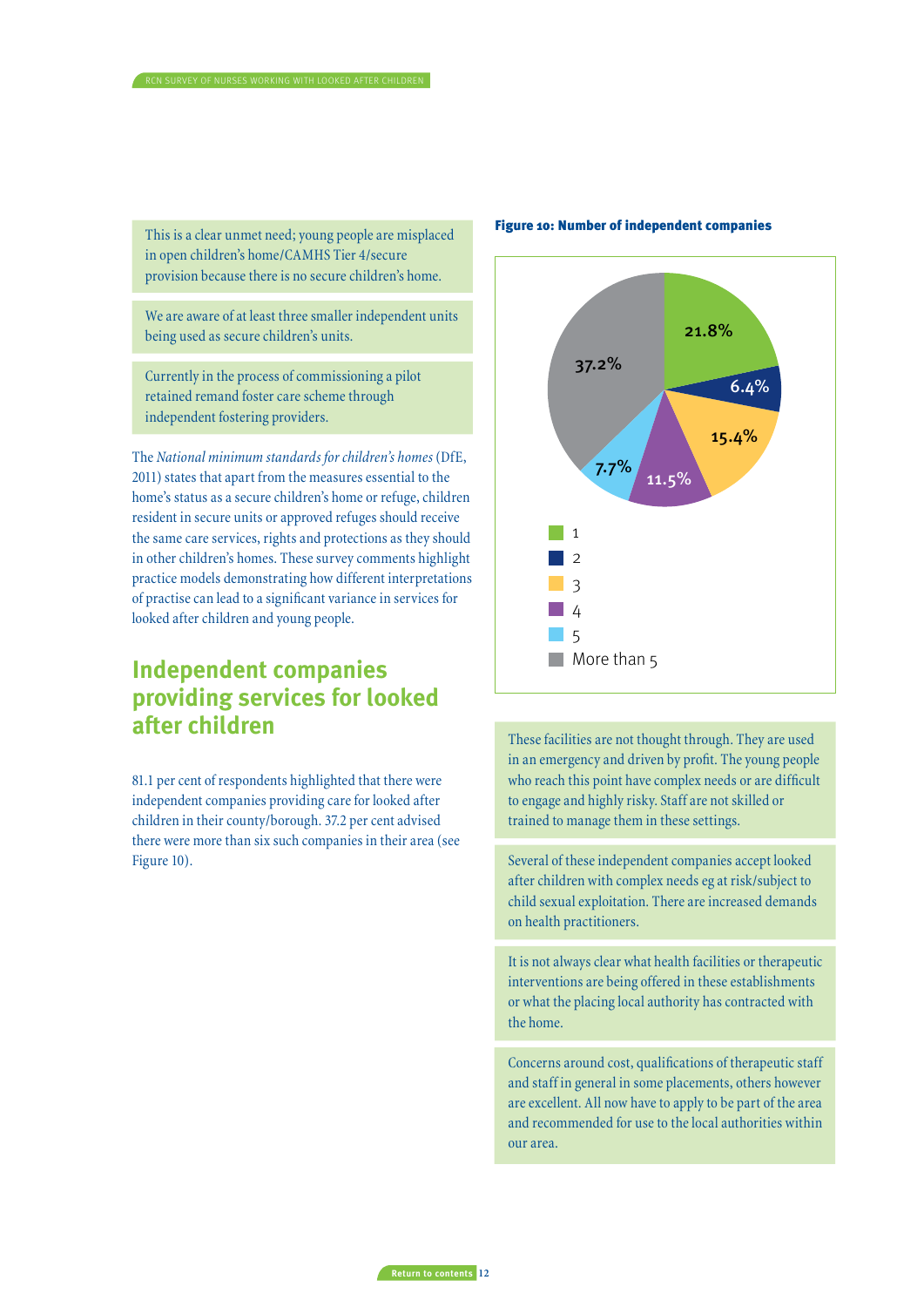## <span id="page-12-0"></span>Service models for looked after children

Some respondents provided quite a detailed outline of the service model in their area, while others gave little detail about ways of working. As can be seen from the following examples there is a variety of models in existence across the country, with a mixed picture of roles and responsibilities and health assessments. While some teams follow children and young people wherever they are, most do not, instead working in a collaborative way with the local team in which the child is placed.

## **Model of provision within borough/county**

We have a team of specialist children in care nurses who hold caseload responsibility for looked after children placed in localities. They are the named nurse for a caseload to promote continuity for their clients, to build relationships and work closely with foster carers to promote placement stability. The nurses are co-located for part of the week with the local children in care social work team and work as part of virtual integrated team including children in care psychology and children in care education colleagues. If a child or young person requests to have their health care provided by a member of universal services this will be facilitated but it is very unusual. The specialist nurses undertake statutory health assessments, monitor implementation of health plans, provide individualised packages of care, and train and support foster carers, residential workers, other health professionals and social workers. The specialist nurses attend the 'missing and child sexual exploitation forums' (to identify and plan interventions to protect children who go missing or who are at risk of child sexual exploitation) and the resource and care panels (to identify children who are at risk of care and either encourage alternative preventative interventions or support care planning at entry into the care system).

The service is in disarray: it was a county-wide service and is now being re-designed following some funding being withdrawn by the county council.

The service is now funded by the county council for the administration part of the team, and health fund the clinical side. One whole time equivalent (WTE) specialist nurse post has been lost. My role as designated nurse (Band 8a, one WTE) and the remaining specialist nurse posts (Band 7, one WTE) were all down-banded to a 7 and 6. The designated nurse role was tagged onto the designated safeguarding nurse role in commissioning.

We have no specific community paediatrician or GP who undertake health assessments. Arrangements vary around the county. There are two medical advisers for adoption: one comes under our community NHS trust, one sits in the acute side. Neither of them come under the team/service's control. I developed a process with the county council in 2010 to arrange the administration of the health assessment process for all looked after children placed both in and out of the county.

As clinical nurses we work with 16 year plus and younger non-engaging looked after children. We undertake review health assessments for this age group, visit the homes and provide health promotion support.

Becoming looked after, and receipt of notification, would trigger a request for an initial LAC health assessment, which is completed by a paediatrician in the community. Review health assessments are completed by the LAC nurse, health visitor, school nurse or paediatrician. The LAC nurse responsible arranges requests for reviews. A health plan is completed with each health assessment. The health plan forms a report for the placement review. For those placed here from outside of the area we continue as above but there is a charging protocol.

It is a bit fragmented, the designated doctor for looked after children sits with one provider, the Band 6 LAC nurse sits with a different provider, the designated nurse sits in the CCG and the LAC admin team are based in the local authority. Health visitors and school nurses undertake review health assessments.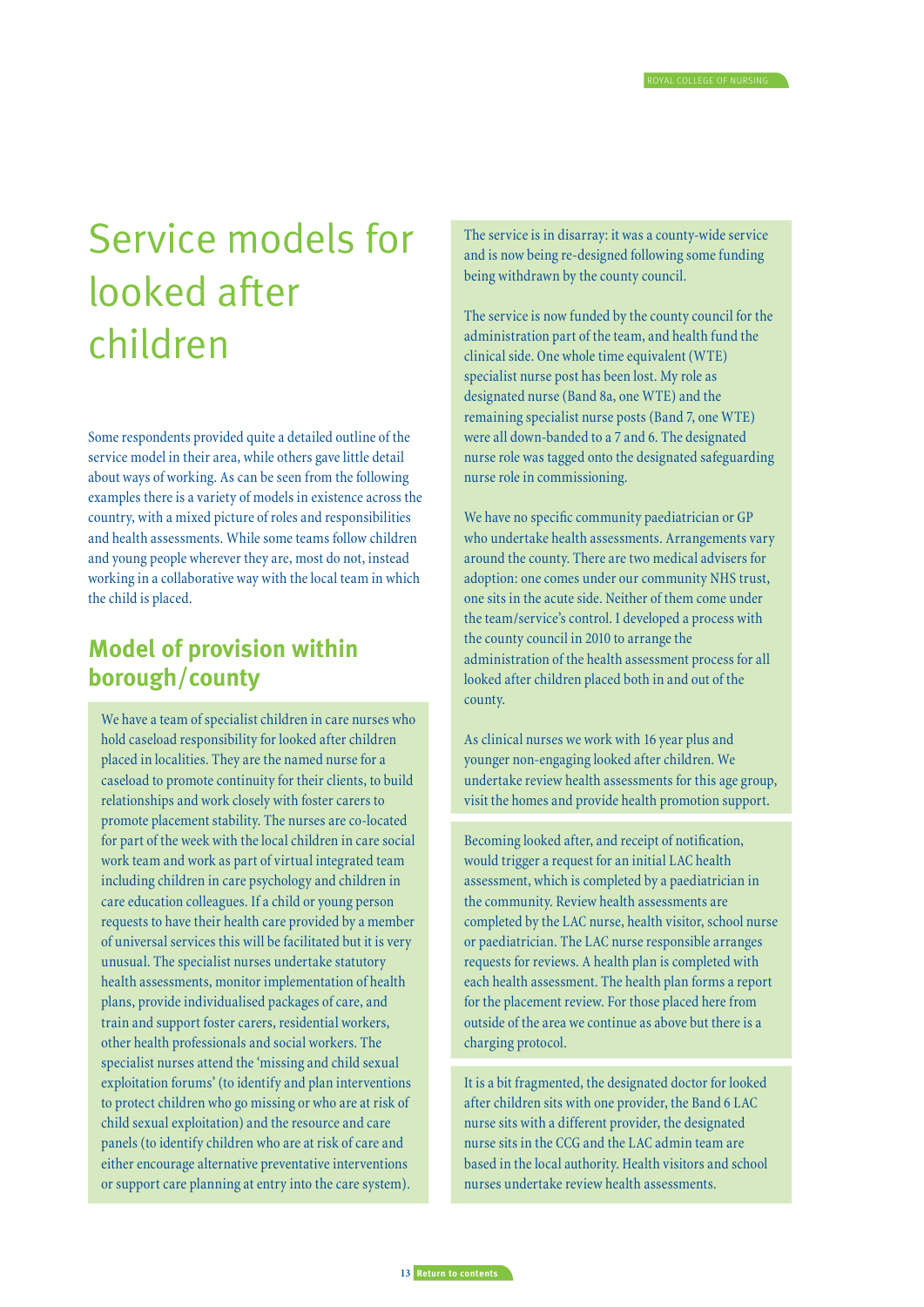In seven CCGs, designated nurses provide the strategic advice and support to commissioners.

Five provider teams co-ordinate the health care for the child who originates from their area regardless of where they are placed. There is no cross charging for assessments of children who originate within the three local areas and are placed within the three local areas.

The originating CCG responsible for commissioning services adheres to the PbR guidance and tariffs. The same level of service is offered to children from other local areas as those who originate here.

Paediatricians commissioned to undertake initial health assessments, health visitors and school nurses carry out review health assessments, the health adviser for young people in care works with 15-19 year olds. Each provider team comprises of a named nurse for LAC, health adviser for young people in care and a team administrator. Developing GPs with special interests carry out initial health assessments for children aged 13+ who do not need to see a paediatrician. We are aiming to develop nurse-led initial health assessments for these young people.

There is a designated full-time nurse for both safeguarding and LAC which sits within the CCG. There is a named nurse for LAC and care leavers – based within the provider services – managed by the school nurse manager. Currently this post is for 30 hours all year round over four days, the post is funded by 2.5 days from provider services and 1.5 days from the local authority. The current post holder is based within a social care base with the child care social workers, supervising social workers, leaving care personal advisers, virtual school and a multi-agency team named nurse, housing adviser, two learning partnership south-west workers, communication worker and specialist social worker and child psychologist (CONSULT). The named nurse receives management support from both the local authority (social care manager) and health as well as supervision from the designated nurse. There is currently a named doctor for LAC provided by the acute services, there is some limited clerical time provided by the school nursing service for the named nurse and community children's services for the doctor. There has been no

investment by health to the LAC health provision for the past 10 years – a review of the named nurse has just been carried out by provider services and an action plan has been developed with the recommendation of further funding being needed for an additional nurse and dedicated clerical time to support the named nurse in her work.

The provider team is based at the local acute hospital, there is a designated nurse who has a split post (22.5 hours provider and 15 hours with the CCG), four full-time Band 7 named nurses, a designated doctor (four sessions), community paediatricians (four sessions to undertake initial health assessments and adoption assessments), and three full-time and two part-time clerical people. All health assessment work is carried out by the team for the majority of looked after children placed in the area and for a significant minority of the local authority children placed out of area. The nurses provide foster carer training, 1:1 support for children/young people, carers and other professionals and a range of other health-related work for looked after children as required. The team also support the acute hospital staff with their care and understanding of looked after children.

Initial health assessments are carried out by the community paediatrician (named for LAC).

Review health assessments for under five year olds are undertaken by health visitors, and for over five year olds by nurses for children in care. Health promotion and support is provided by nurses for looked after children to all children in care in the area by the nurses for children in care.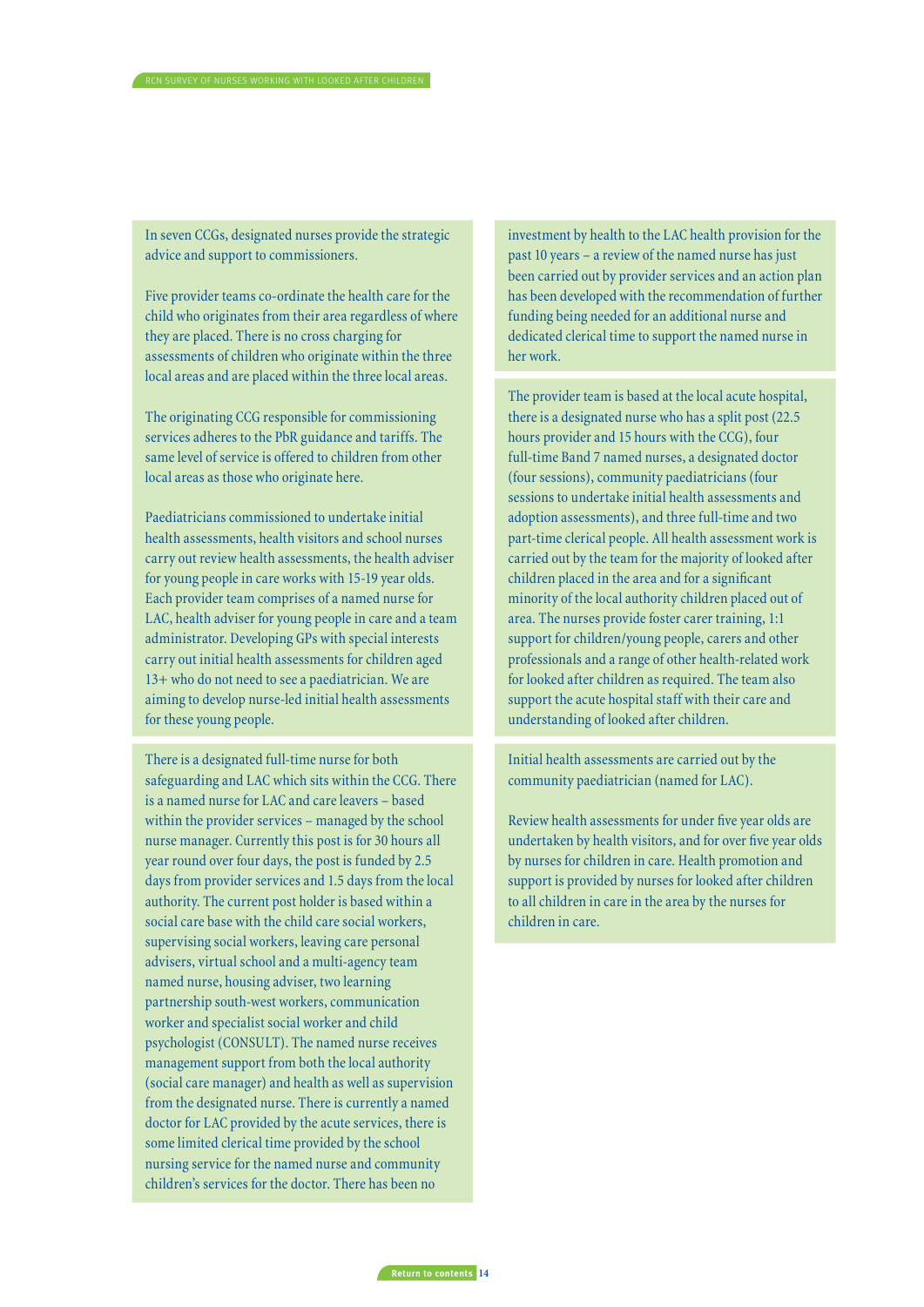### **Model of provision out of borough/county**

Ofsted (2014) state within the thematic inspection *From a distance: looked after children living away from home*, that 'children placed out of area were less likely to receive effective educational and health support than if they were living within their home area, or nearby. The further a child was living from his/her home, the less effective that support became'. Comments within this survey demonstrate that there is a very mixed service with unclear commissioning pathways, often with an expectation that some practitioners travel vast distances to complete health assessments but who would not have the ability to deliver follow up care in the area where the child/young person is placed. The commissioner/provider split has had a significant impact on the ability for looked after children placed out of area to receive timely and effective health services. Ofsted (2014) comment that the further a child is living away from home the less likely that services offered from home could be offered or sustained.

The specialist nurses for looked after children hold responsibility for a number of geographical areas covering the whole of the UK. From April 2014 we will be undertaking health needs assessments (HNAs) of looked after children placed out of area within an 80 mile radius.

Five provider teams co-ordinate health care for children placed outside the three local areas within the host area. Host areas are informed that they will be paid to carry out the assessment in line with PbR guidance & tariffs. There is lots of difficulty in getting host areas to agree, and they are always outside timescales.

Children's out of borough placements are authorised at a multiagency panel comprising of representatives from health, social and education. Placements are joint funded as agreed at panel.

The LAC nurse will travel approx 20 miles outside of the borough to do health assessments. The remainder will be done by an appropriate health professional – GP, out of borough (OOB) LAC nurse, school nurse or health visitor.

We send a letter with the child's details on it to the LAC health team where the child is placed requesting for the health assessment to be completed. When the form agreeing funding for this to take place is completed by the designated nurse and sent off, the health assessment is completed and returned to us.

We do not currently have funding to travel outside of area to complete RHA's so we would contact the LAC team where the child is placed to request this.

When we are notified by our local authority of an LAC movement out of county we would send a notification letter to the receiving LAC team which includes a copy of the last health assessment so any outstanding health issues are flagged up. The notification letter also includes information on any risk factors ie if child has history of self harm, frequent absconding etc. We request to be notified of any A&E attendances. Any invites for LAC reviews are forwarded to the placement LAC team. We request the local authority copies any minutes to both my team as the originating area and the host team, so we can review these and ensure there are no outstanding health issues or concerns not being addressed. Social workers contact the LAC team if there are any issues with accessing health services for children placed out of area, these are occurring more and more frequently and barriers related to funding. The named nurse for LAC will liaise with the host area to try and get these issues resolved in the first instance and if required flag to the designated nurse if no resolution is found.

All of the area's looked after children who are placed outside of the area are allocated a specialist nurse who will request the child's health assessment and ensure it is completed to a high quality in a timely manner. Even though placed out of district the LAC nurse will continue to oversee the child's health needs/plan.

We have one 0.6 WTE nurse specialist who works with those looked after children placed in our county on an individual SLA basis, which is how the role is funded.

The named nurse in the team oversees the looked after children from our county who are placed in other areas.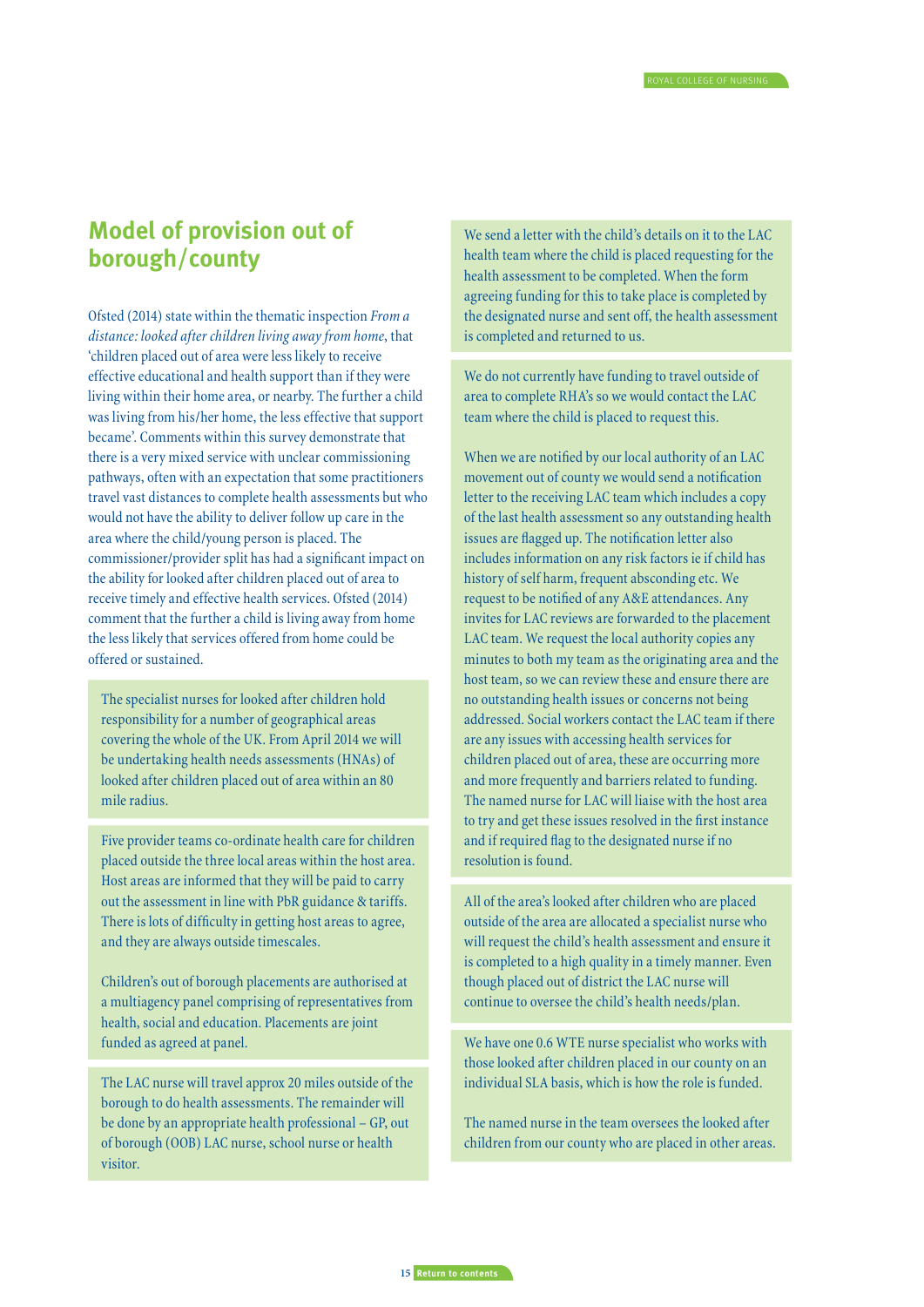Most (but not all) LAC provider teams are commissioned to work with all looked after children within their borough. There are no current systems in place to address the PbR tariff. Our children placed outside of the County CCG will pay for health assessments providing minimum quality standards have been met. The in-house LAC health team will co-ordinate with the receiving provider to ensure that health needs are being met.

We follow the children/young people wherever they are placed.

Within our cluster we have an agreement that we don't charge each other. The quality of the assessments undertaken out of area are variable. Some are undertaken by GPs who have not received training and they never complete part C of the British Association for Adoption and Fostering (BAAF) form. Some areas do not undertake a review of LAC health assessments of young people over 16 years either their own or on out of area placed there. It's all a mess and needs addressing nationally.

We really try to work hard with the independent reviewing officer (IRO) to ensure health plan outcomes are achieved at the review meetings. We are developing with the local area to ensure the health outcomes are embedded within the specification and contract for the placement.

All looked after children who are resident in the area are treated in the same way. The nurses do not undertake foster carer training for independent agencies but will do 1:1 work with the carers if asked. Health assessments carried out on other authorities children are cross charged under the LAC tariff. A few local authorities send their own nurses to the area to undertake health assessments but we are not informed of this activity which leads to an unclear picture of the health needs of the LAC population in the area.

When a child is placed out of county, notification goes to the designated nurse for children in care (CIC) for the receiving area. This includes a copy of the child's most recent health assessment and health care plan. Health assessments are requested via the same route. The specialist CIC nurse will continue to maintain contact with that child/young person and their carers and liaise with their colleagues in the area that the child is placed in, and with the care provider to monitor the implementation of the health plan and ensure access to appropriate local services. This will be reported at the child's reviews.

When a child returns to the area the designated nurse for the other area is notified.

The responses above indicate the need for revision to the statutory guidance, to give clear direction on the commissioning arrangements for the health provision for children and young people in and out of county placements, alongside further development of the tariff arrangements, the development of out of county care pathways, and care packages. In the best interests of looked after children and care providers, out of county/borough children should be linked to local services in their placement area.

### **Links with acute children's services**

91.2 per cent of respondents stated that there were links between the looked after children's team and the local acute children's services. There is a need to consider the highlighting of looked after and/or care leaver status across health services taking into account the views of the children and young people themselves.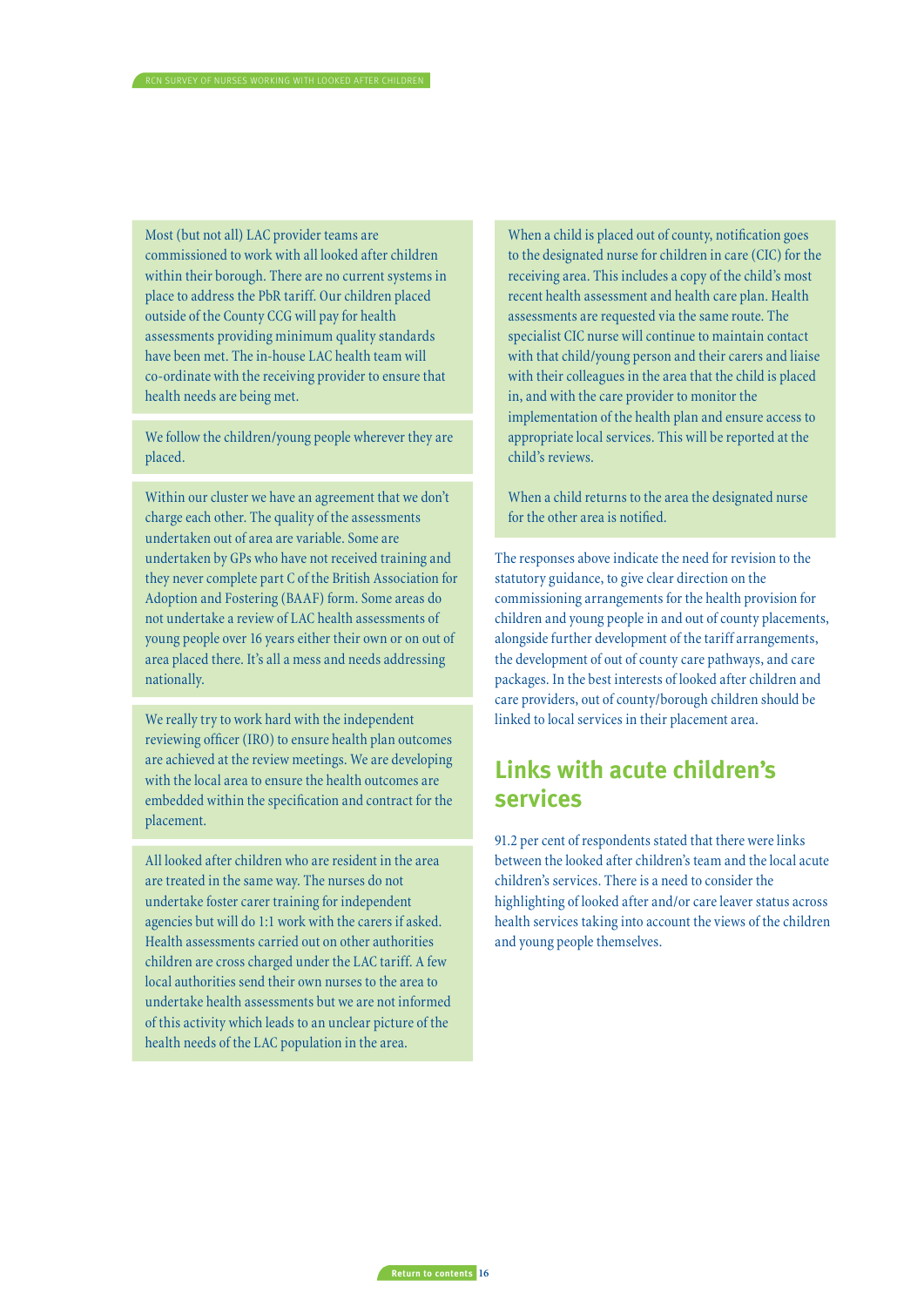## <span id="page-16-0"></span>Nursing roles for looked after children/children in care

### **Designated nurses**

92 per cent of respondents stated there was a dedicated designated nurse for looked after children in their county/borough. There were some areas where the designated nurse was not a dedicated role.

The designated nurse role is a health board role covering the whole board and incorporated as part of designated nurse for safeguarding across the trust. Each county has a specialist nurse responsible for the geographical area.

The post sits in the provider organisation, and as such delivering a direct service to LAC. There is a need to identify an additional strategic post to advise commissioners without reducing the capacity to deliver services to looked after children.

The nurse is also the service manager for the LAC team within provider services. This poses a conflict of interest when reporting to the CCG. I am the only designated LAC nurse within the local area. The rest are designated safeguarding nurses with designated LAC attached. I am often excluded from decisions/meetings about LAC as the local lead always goes to the designated safeguarding nurses.

The designated nurse for looked after children is part of a consultant nurse for safeguarding post which includes the designated role for safeguarding children, and safeguarding adults. This post is within commissioning. The designated nurse for looked after children should be a separate role.

This post is part commissioning and part provider. The designated nurse manages the specialist children in care nurses. This split role has compromised the strategic function.

The comments reflect the current disparity in the interpretation of the designated nurse role for looked after children. Many of these role variations are based on historical arrangements and have not altered in line with changes to NHS structures. In many instances participants reported problems resulting from failure to separate the commissioning and provider functions. It had compromised the strategic function of the designated nurse for looked after children and their ability to provide impartial advice to commissioners or to represent looked after children's issues effectively to the local safeguarding children board (LSCB) and other strategic bodies. It should also be highlighted that where the role of designated nurse for looked after children has been subsumed into or under the role of the designated nurse for safeguarding, respondents report that looked after children's issues and specialist staff are often seen as secondary to safeguarding, and the distinct needs of looked after children remain unrecognised and unmet.

While 85.5 per cent advised the dedicated designated nurse post was full-time, 14.5 per cent stated this was part-time. Where the post was part-time the number of contracted hours of the designated nurse for looked after children varied, with nearly 50 per cent being contacted for 30 hours per week (see Figure 11).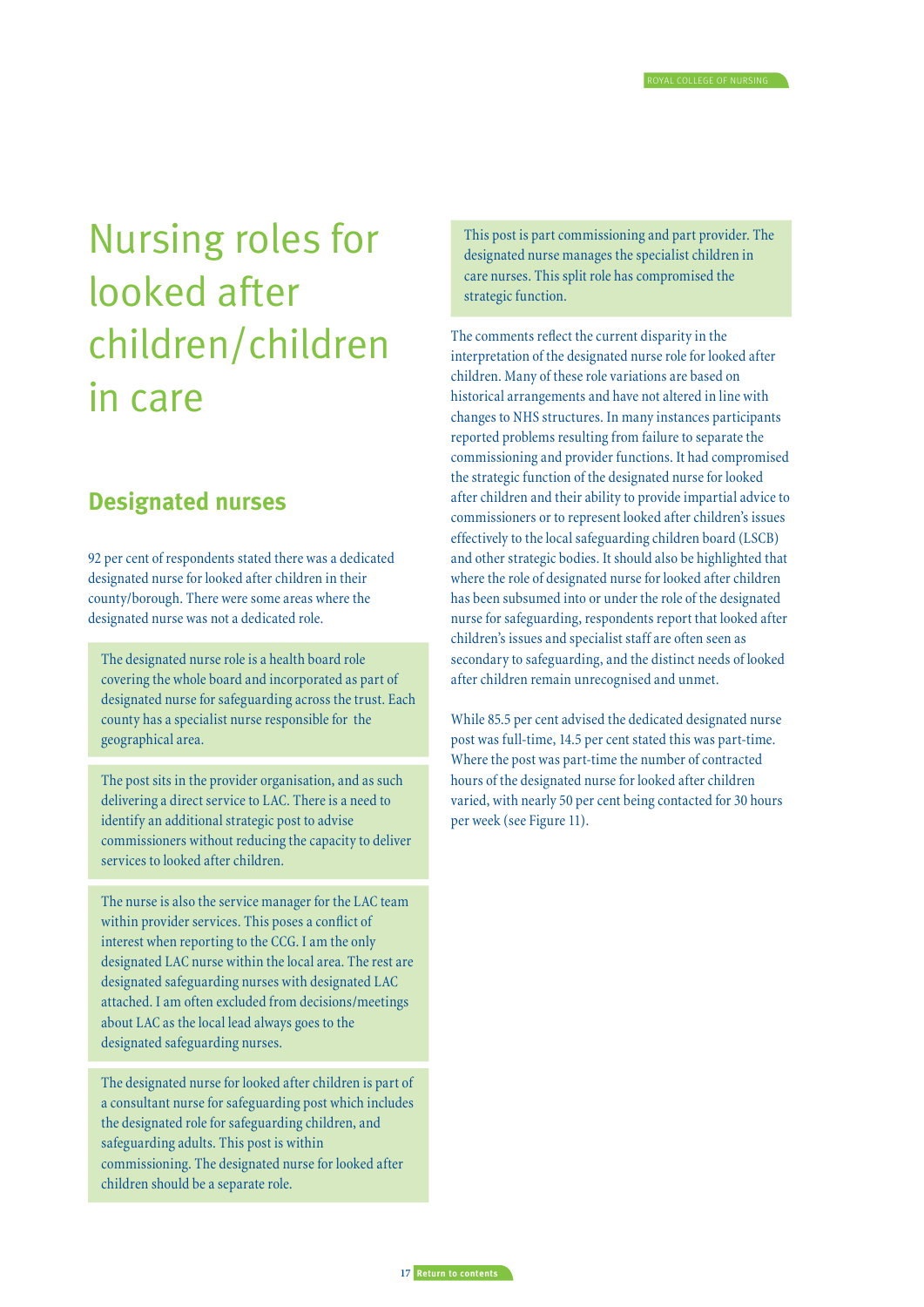

#### Figure 11: When not full-time, the number of hours a designated nurse works

Several respondents expressed concern about the time and capacity to undertake the role if the post was part-time.

I am only commissioned for one day per week. This is a role that needs to be commissioned full-time as I am unable to fulfil all the functions of my role as outlined within the statutory guidance and this in turn impacts on the development of the service. I also manage 11 staff.

The designated nurse for safeguarding children had the designated nurse for LAC added to her job description. She did not apply for the job and has had to fit it in with an already busy full-time job. The designated LAC post should be a separate role.

There are currently 15 hours for this post and it is a split post with the other 22.5 hours being worked as the lead nurse for the provider. However this will be changing and the post moved to create two stand alone posts: a full-time lead nurse in provider and a designated post in the CCG. The number of hours for the designated post is unclear at the moment.

Nearly 60 per cent of respondents stated that the designated nurse post was located within a commissioning organisation (see Figure 12).

That so many of the designated nurse looked after children posts which have been created in commissioning are part-time is of concern. It indicates a lack of understanding by commissioners of the complexity of the role and the many areas of contracting which are affected and should be monitored in relation to service provision for looked after children and care leavers, and the service provision required to meet the quality standards outlined in the NICE guidelines. A greater awareness by chief executives and board members of their responsibilities towards looked after children and care leavers may go some way to highlighting these issues and should be reflected in the revisions to the intercollegiate framework and the statutory health guidance.

#### Figure 12: Is there a designated nurse post sitting within the commissioning organisation?



My one day per week is on an SLA to the provider arm. Currently the commissioners are difficult to engage with. They see the designated nurse LAC role as secondary to designated nurse for safeguarding. We are the Cinderella nurse in a Cinderella service.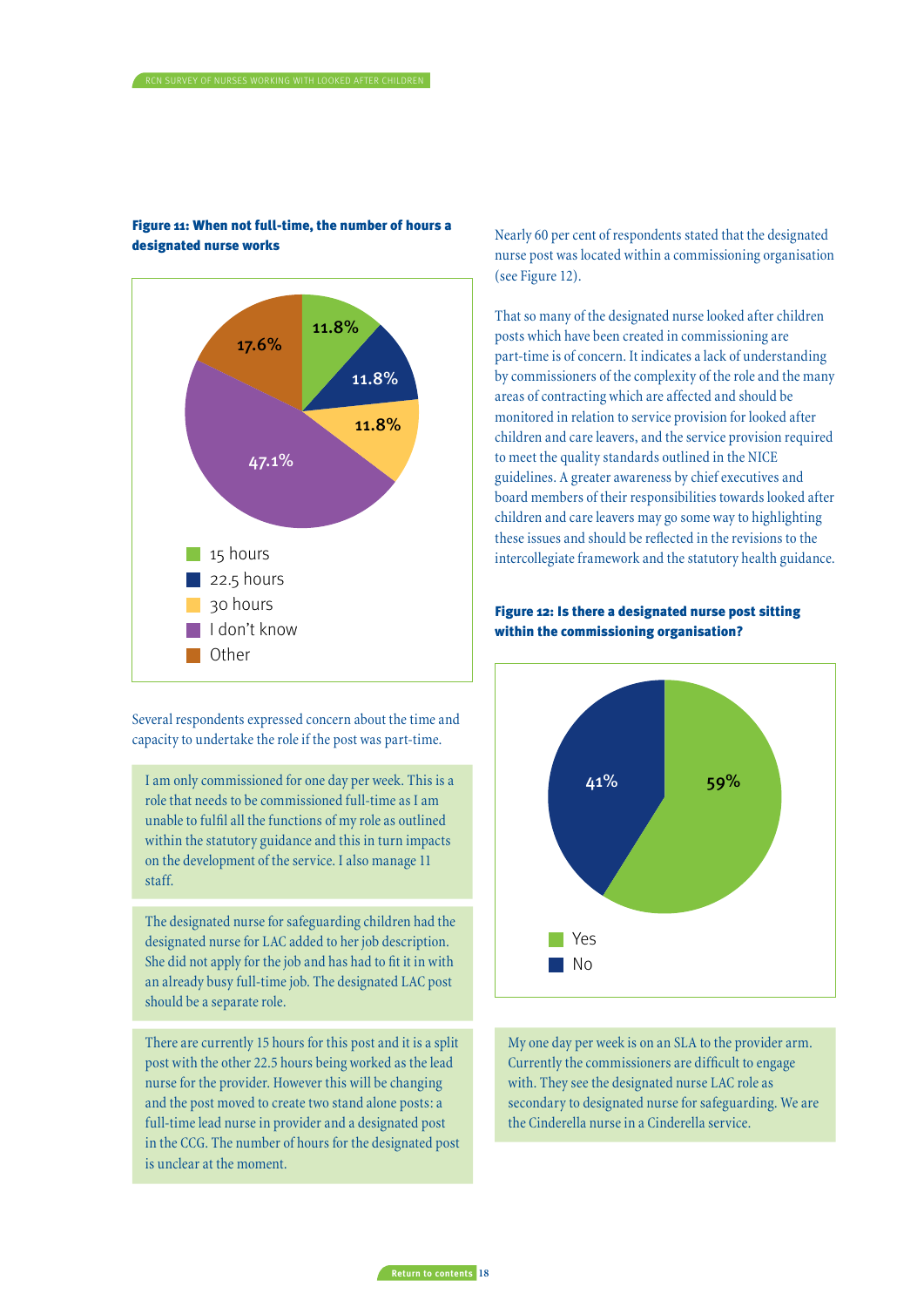I work in that function which has advantages in order to inform commissioners of service strengths/gaps. What is apparent is that isolation from the provider unit is not always positive. The function struggles to influence strategic direction for provider services for LAC and is seen as very separate. In the CCG the functions for this role have diversified into the wider safeguarding agenda and vulnerable adults, leaving less time for LAC work.

The designated nurse post is hosted by a provider organisation but reports to the commissioning group, and the provider organisation. The commissioning group does not currently wish to host the designated nurse for CIC although the designated nurse for safeguarding post has just moved to commissioning. It has been inferred that a move to the commissioning group would make the post holder vulnerable to redundancy.

Only 55.8 per cent of designated nurses attend the corporate parenting board as the organisation's representative.

A standing agenda slot is available for health updates to the corporate carers. The named nurse from the provider service sits on the corporate parenting board.

In our county as designated nurse I am part of the multi-agency LAC improvement group that feeds into the corporate parenting panel. I attend the corporate parenting panel as invited by county councillors. Since the May election, education have frequently been invited to present. We are still lobbying for health to be invited.

The designated nurse did attend the corporate parenting board but the local authority did not wish to have a provider so this function was delegated to one of the children's commissioning team. The designated nurse for CIC currently sits on the corporate parenting managers meeting. The designated nurse for CIC sits on the LSCB performance group.

76.5 per cent of respondents highlight that the designated nurse attends the local safeguarding children's board as the organisation's representative for looked after children.

The local safeguarding board seems very far removed from the day to day management of these risky, vulnerable, [possibly] suicidal and probably homeless young people who are sometimes exploited and addicted to drugs. Their role is very unclear to the system and the people who work in it.

I have never been invited to partake in the LSCB nor invited to supply up to date information/reports. I know that the previous designated nurse for safeguarding felt involvement such as mine was inappropriate.

A recent change in the terms of reference for the LSCB has resulted in the need to revise the management structure of the designated nurse for CIC because to sit on the LSCB, the designated nurse for CIC will have to be accountable to the safeguarding executive of either the provider organisation or the commissioning group. This is currently under discussion.

### **Dedicated named nurse for looked after children**

69.2 per cent of respondents stated there was a dedicated named nurse for looked after children in their county/ borough.

My role incorporates the named nurse for LAC, transitions and leaving care and children's home components. The role is under extreme pressure as additional resources are needed.

The named nurse role is essential for tracking and monitoring of LAC movements; auditing of health assessments; ensuring health needs of LAC placed out of area are met; training health visitors, school nurses and foster carers; monitoring of A&E attendances and supporting social workers to navigate complicated health systems.

I am a named nurse for safeguarding children working within a mental health and community trust. However I also manage the looked after children's health team as well as the youth offending health team.

The CIC health team is hosted by the acute service provider and so this is an integral part of the designated nurse function currently.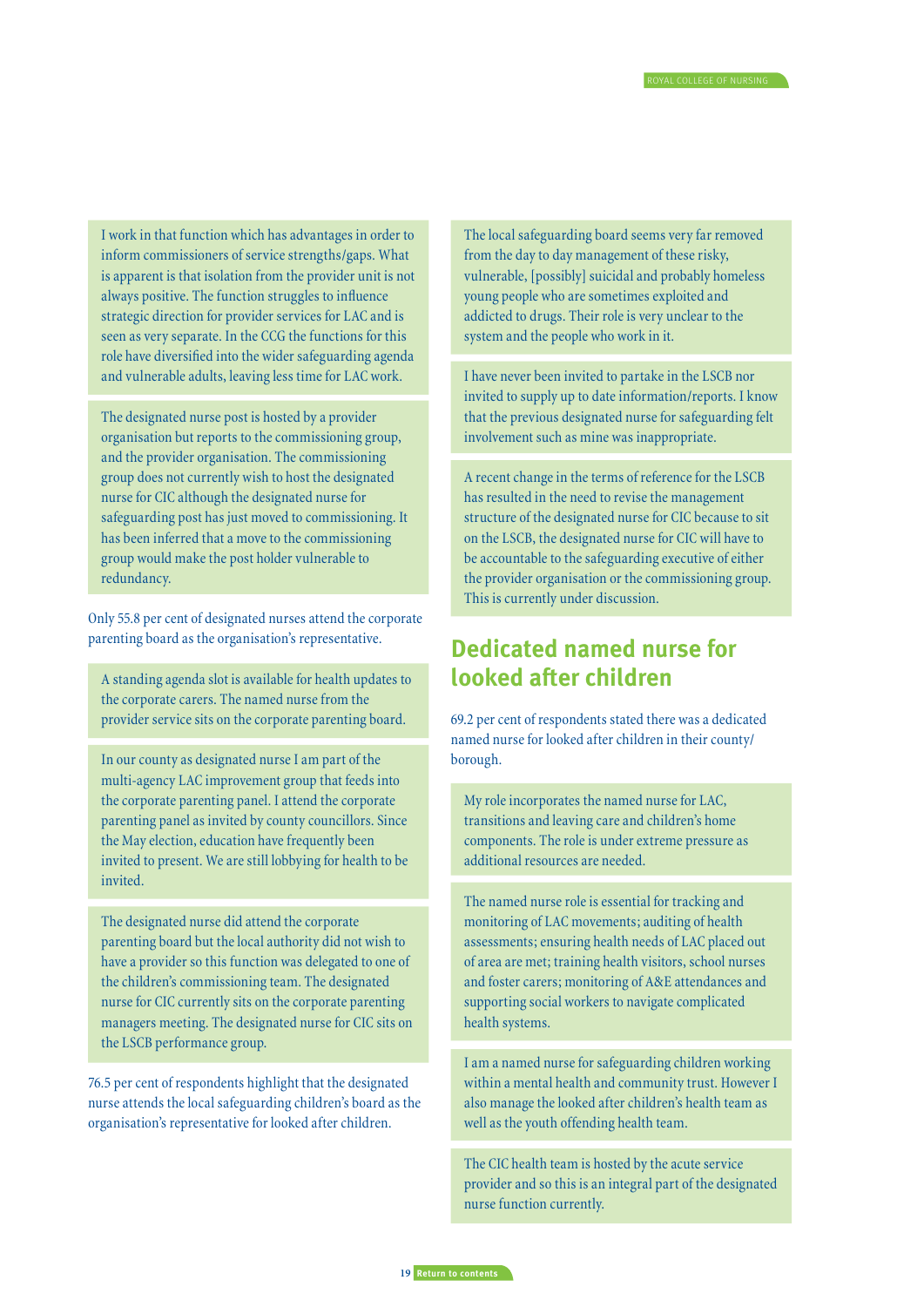While 82.3 per cent advised the dedicated designated nurse post was full-time, 17.7 per cent stated this was part-time.

RCN survey OF nurses working with looked after children

Named nurses in each of the five provider organisations are full-time. Health advisers for young people in care are part-time 0.6 or 0.8 WTE.

This post carries a large caseload which is combined with strategic responsibilities (as there has been a vacancy for a designated nurse). This is not comparable to other neighbouring boroughs who have similar numbers of LAC.

Where the post was part-time the number of contracted hours of the named nurse for looked after children varied, with just over 40 per cent being contacted for 30 hours per week and 8.3 per cent indicating this was for only 7.5 hours per week (see Figure 13).

#### Figure 13: The number of part-time hours the named nurse works



#### Role and function of the named nurse

Some respondents provided a detailed outline in respect of the role and function of the named nurse.

Co-ordinate health care for the child, provide training for own staff and, in partnership with other provider teams, for foster carers. Monitor and audit service delivery. Lead service development within own organisation and in partnership with a designated nurse to ensure consistency across the whole health economy.

Manage a team of LAC nurses. Design policy and enhance standards. Undertake health reviews. Advice, training, immunisation and research.

Provide a comprehensive health service to looked after children and to care leavers. Promote positive physical and emotional health. Undertake health assessments of children looked after both in county and out of county where possible. Facilitate training courses for foster carers and other professionals about the health needs of LAC and care leavers including sexual health. Is the medical adviser to the foster panel. Is a member of the corporate parenting board. Attends skills to foster course. Promotes the health and wellbeing of looked after and children care leavers to all health professionals and a wider audience. Attends the area's LAC nurses group. Monitor health assessments of LAC placed outside of the area, monitor SDQs, delegate health reviews to be undertaken for children looked after by other local areas to trained school nurses/ health visitors and audits these to ensure quality. Undertake internal audits, write policies. Work closely with the designated nurse for LAC within the CCG.

Monitor mental health and risk. Attend LAC reviews and update all professionals involved. Is an advocate and a voice for young people. Is the core contact for all the professionals involved.

It is a new role so is being developed at present but supports the lead/designated nurse. Provides supervision for LAC nurses.

**20 [Return to contents](#page-2-0)**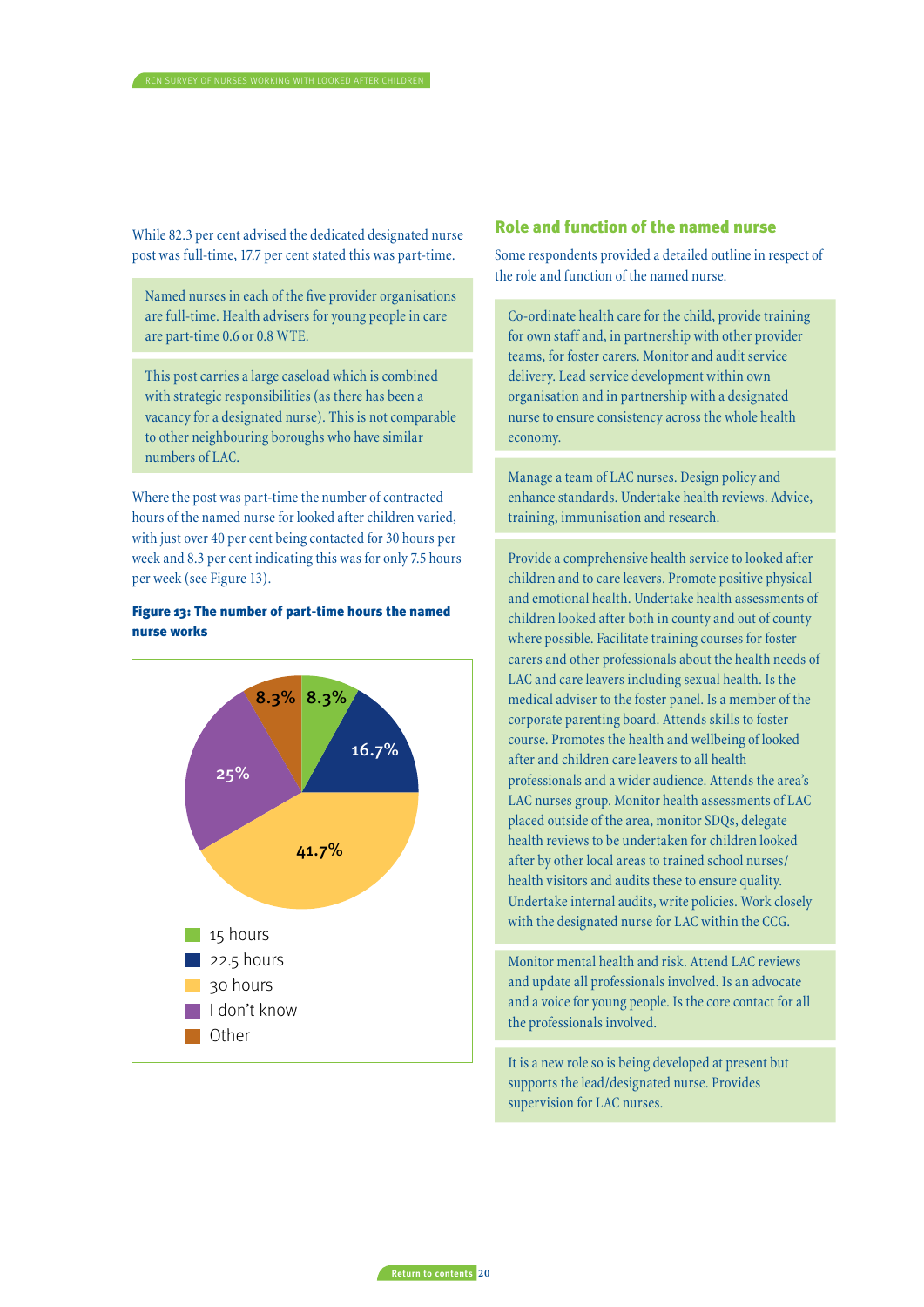Liaise with school nurses who undertake the health assessments. Ensure the best outcomes are achieved for LAC. Signpost to young people the services they may be unaware of. Collate information from BAAF health assessments and share with social workers.

Care planning. Liaising between professionals. Annual health assessment; information gathering and organising of health assessments. Manage a caseload. Health education support to carers and care placements.

Audit all health assessments. Responsible for the co-ordination of IHA and RHA services. Tracking and monitoring of all LAC, placement moves, notifying receiving area, ensuring good communication channels are in place. Training health visitors, school nurses and foster carers.

Key contact for social workers providing advice supporting health issues. Ensure quality assurance and governance in place. Provide regular supervision for staff. Manage LAC team. Completion of annual report and health needs analysis. Monitoring of all A&E attendances for LAC and domestic violence involving looked after children. Ensure local policies are in place and ensure these reflect any changes in government policy. Work closely with local authority and designated nurse for LAC re strategic development of services etc.

Service manager of LAC and youth offending services. Strategic lead and lead for CSE.

Complete statutory review health assessments. Provide health interventions as necessary. Make referrals as appropriate. We run an immunisation clinic and run drop in sessions for care leavers, smoking cessation, C Card distribution, accompany young people to appointments such as sexual health and hospital appointments and are developing a teenage pregnancy pathway. We do targeted sex and relationship education sessions. Training for carers and social workers. We co-facilitate support groups for carers with social worker colleagues.

The named nurse will carry out health assessments, work 1:1 with children/young people, carers and other professionals. Foster carer training and training for other professionals. Support for the acute trust on understanding the needs of LAC and the consent issues for LAC who need treatment. We have a range of skills in the team including a mental health nurse and a learning disability nurse.

Co-ordination, leadership, champion, trainer, innovator and advocate, ensures the profile of children and young people who are looked after is raised.

The designated nurse works in CCG. The named nurse provides the training, consultation, ensures systems are in place for HAs, monitors quality and cost, delivers the annual report to CCG/LA and works with the local area, but the designated nurse for LAC should be the health lead in the local area. I would see it as the role I currently do as the team leader: providing a link between health provider and commissioning services and the county council, driving forward the LAC and care leaver agenda, monitoring and auditing health needs of LAC.

Train health and social care on the health needs of children in care; service development; support the designated nurse with the annual report; liaise between social care and health to obtain best outcomes for children in care ; and work with commissioners on service development and need.

Respondents gave a number of examples where the role of named nurse was clearly within the provider organisation and was instrumental to the monitoring of service delivery, the supervision and management of specialist staff and the provision of training, advice and supervision to the wider health staff group.

The delineation of provider and commissioning functions ie named nurse in provider and designated nurse in commissioning, appears from these responses to be an effective model and should be reflected in revisions to the intercollegiate framework.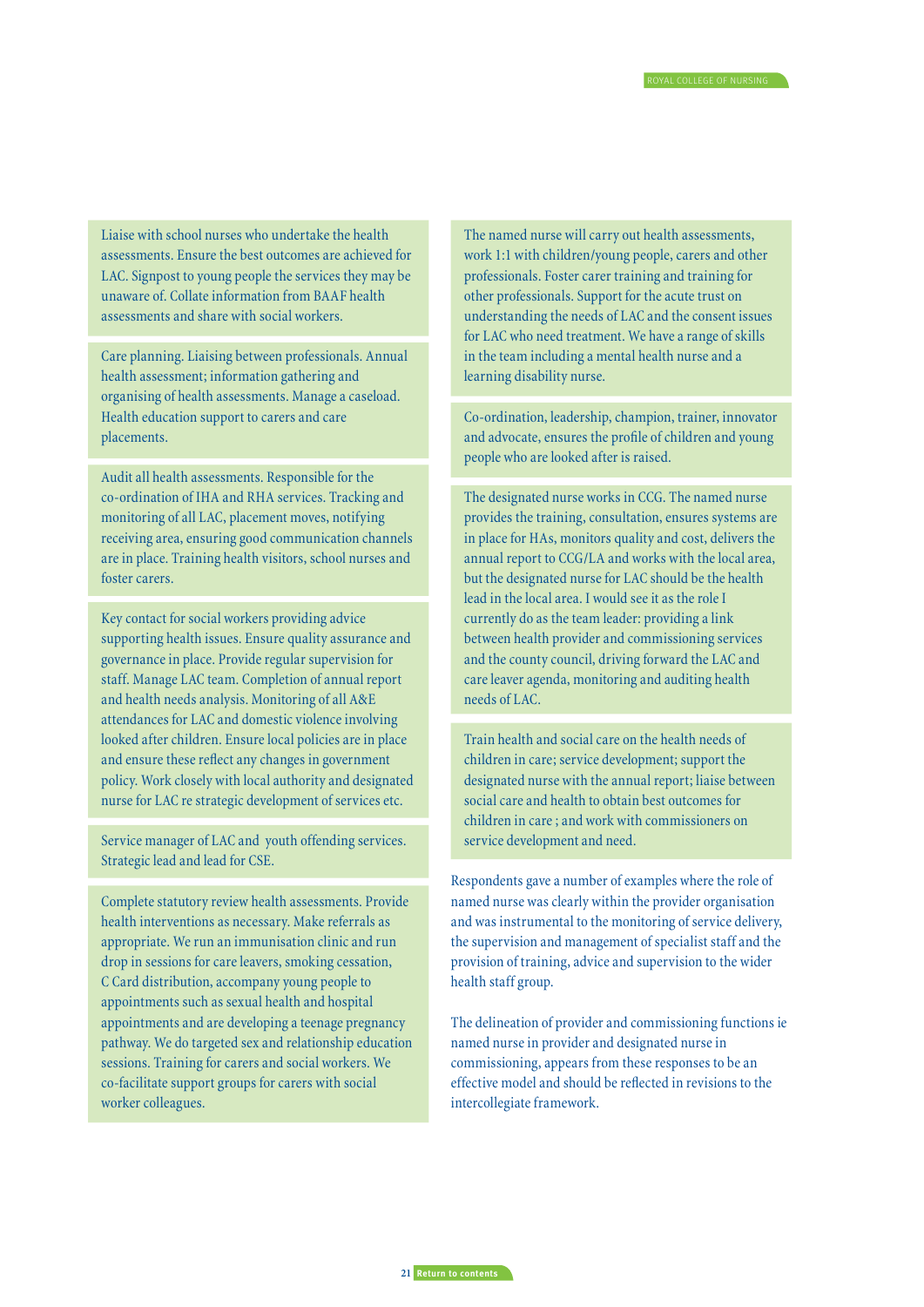## **Specialist nurses for looked after children**

60.6 per cent of respondents stated there were specialist nurses for looked after children. The number of specialist nurses in the team varied from 0.5 WTE to more than 5 WTE (see Figure 14).



Figure 14: The number of specialist nurses

The caseload per specialist nurse varied from around 50 to 150, with the majority stated between 100 and 110.

#### Role and function of specialist nurse

Some respondents provided a detailed outline in respect of the role and function of the specialist nurse.

Each LAC child is allocated an LAC nurse who is responsible for co-ordinating the child's health assessments, completing the health assessments, overseeing care etc.

They organise annual health assessments (or six monthly for under five year olds), provide foster carer training, have a named nurse against individual children's homes, sit on the foster panel, attend LAC reviews, check the health needs of looked after children are being met, liaise with professionals, and provide training for school nurses and health visitors.

This role is shared with one WTE RGN. They undertake health assessments; support young people living semi and [fully] independently; provide training and support to foster carers/county council staff and young people; provide health promotion advice; train and provide support for health professionals; liaise with designated nurse in commissioning; and provide data and information for the organisation board.

They undertake the statutory health assessments and monitor the implementation of health plans including signposting or referral to other services and liaison; advice, support and supervise a range of professionals and carers; training for a range of professionals and carers; CSE forums; resource and care panels, and professional meetings and safeguarding.

Co-ordinate all health assessments, lead professional responsibilities for children over 16, and those not in mainstream education. Liaise and train health and social care staff, CYP and carers on health needs of LAC and are a source of expert advice that ensure audit etc is completed as appropriate.

The main responsibility of LAC staff nurse working with 11-15 year olds is to complete RHAs, attend LAC reviews, and ensure any identified health needs are met. They support foster carers to address health needs, immunisation pick ups.

The health adviser post working with children over 16 also completes RHAs, attends LAC reviews but also supports young people to access universal services particularly those living independently eg supports young person to register with GP, how to access sexual health services, accompanying young people if requested. Immunisation pick ups.

Both roles include lots of health promotion work: sessions offered to residential units, supported lodgings etc.

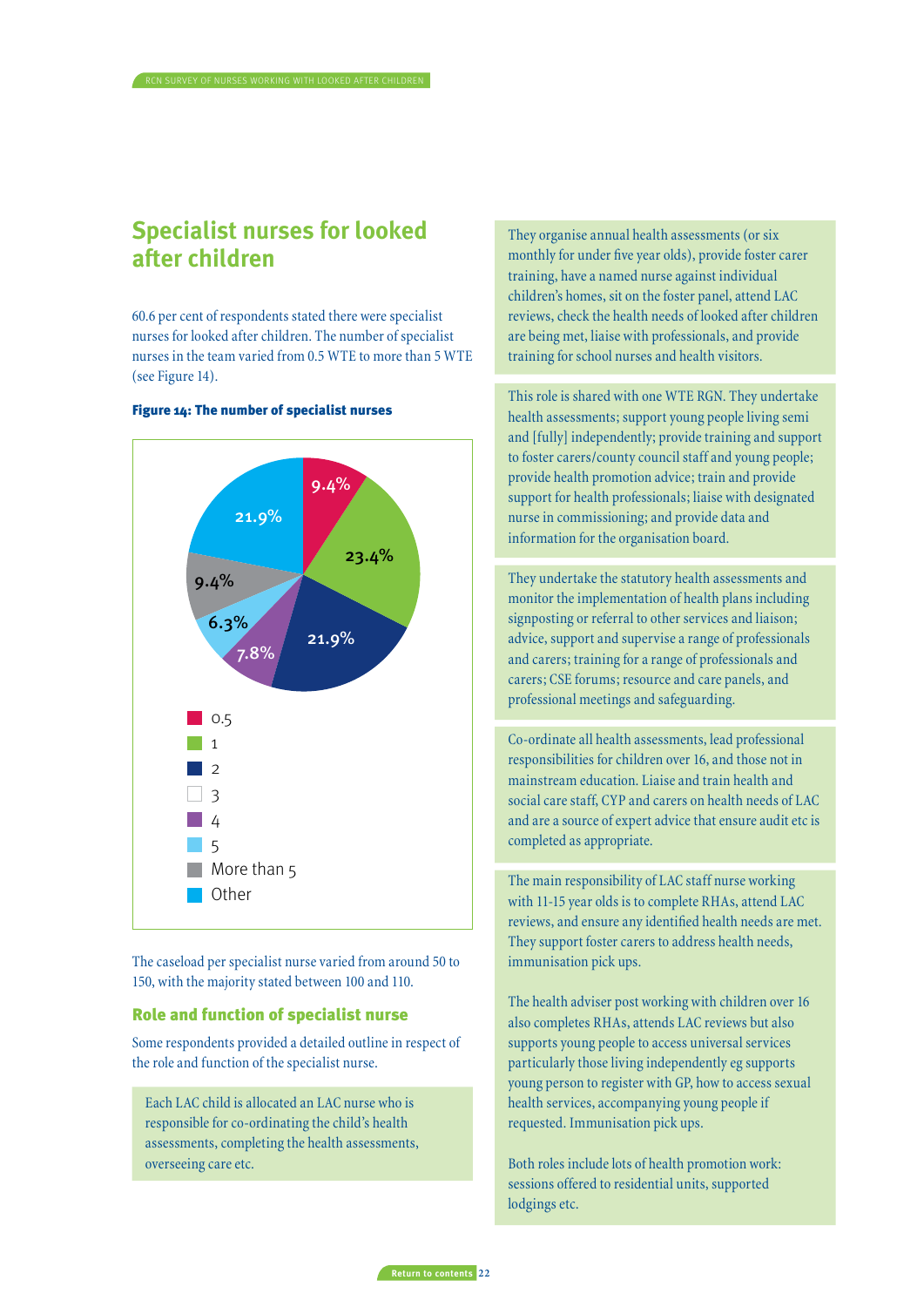Training, advice and consultation to other professionals, and act as a caseload holder for 16-18 year olds, unaccompanied asylum seeking children (UASC), LAC in residential care homes and hard to reach young people.

The respondents of this survey have, by describing their services, demonstrated the very wide interpretation nationally of the structure of nursing roles and their responsibilities with the specialist LAC nurse teams. With wide diversity of grading and expectations of the role, respondents have reflected that the current structure of services varies considerably from area to area with similar roles being given different job titles. It is therefore unlikely that professionals outside of the LAC nurse teams/services would necessarily understand the role function and purpose of these teams or indeed the professionals within them. The respondents also indicate that there has been little thought to succession planning within the LAC nurse services. These responses indicate that there is a need for a clear professional structure and definition of professional roles within looked after children's nursing which sits alongside the safeguarding structure and not within it.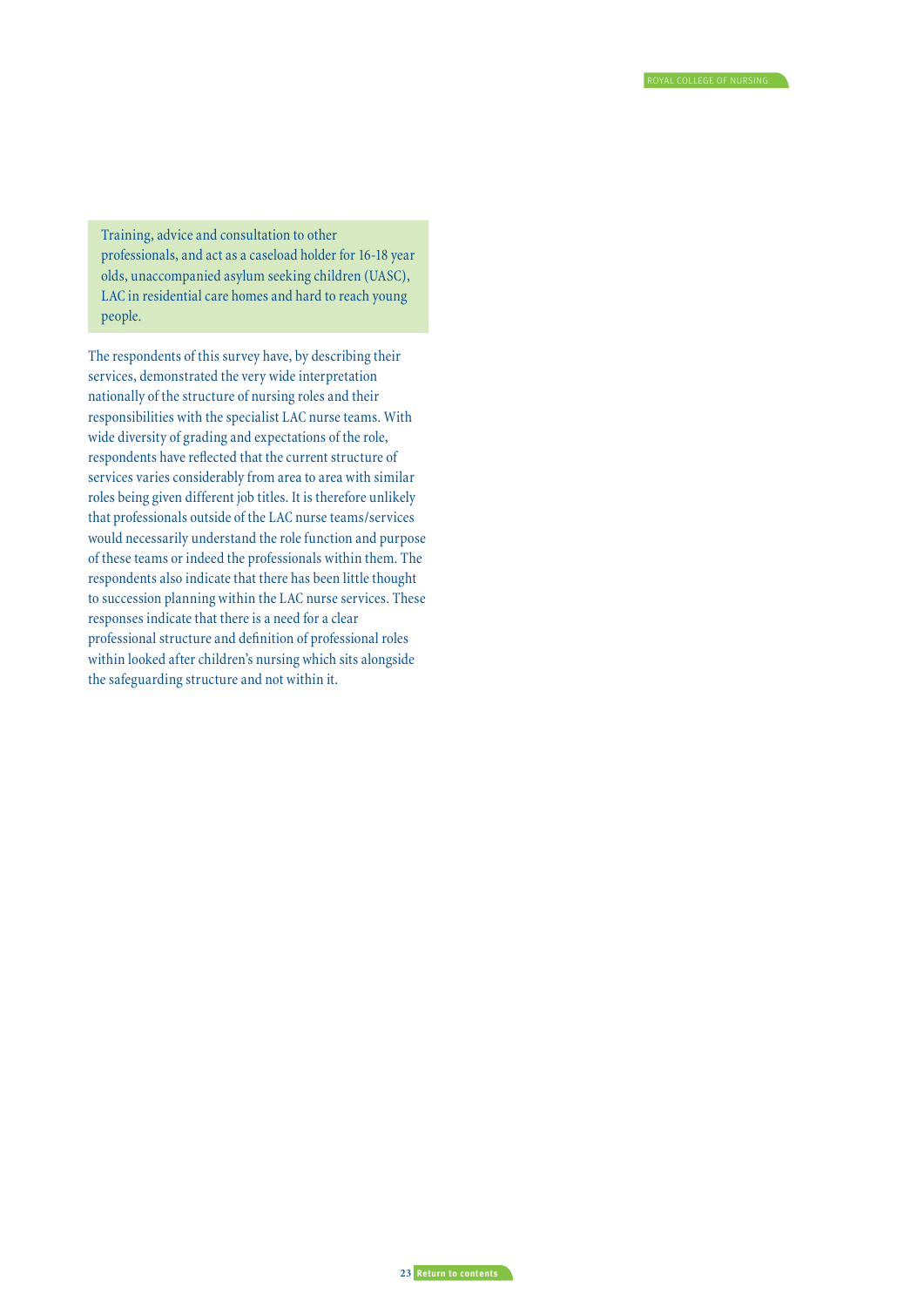## Issues and concerns

Many respondents made additional comments about looked after children and the service provision. These highlighted inequity and parity issues, as well as cutbacks in services.

<span id="page-23-0"></span>RCN survey OF nurses working with looked after children

At a national level I think the work and world of LAC nurses needs some serious recognition, government support and funding regarding branding and status. We all work incredibly hard to promote the health of vulnerable children but still have 'Cinderella service' status. The RCPCH [Royal College of Paediatrics and Child Health] guidance seems to be ignored largely within organisations and LAC amalgamated into safeguarding roles. As a professional, I worry for the future of LAC nursing and whether it will still be around in five years. The commissioner/provider split has been very unhelpful and is impacting on children's health which I feel is really sad.

It is of concern that in both commissioning and provider arenas the specialist nature of the work with this vulnerable client group continues to be misunderstood. The role of the designated nurse for children in care is often perceived as secondary to that of safeguarding and it is often suggested that the two functions can be combined. These two posts require different knowledge and skills bases. The merging of the two roles compromises the necessary strategic drive to promote service development/improvement across both the health economy and local authority and to highlight the very specific safeguarding needs of the looked after population. It should not be forgotten that looked after children's nursing and the role of the designated nurse for looked after children are relatively new in health services and therefore misunderstood and in some areas underdeveloped. There is a need to re-establish the role within commissioning (NHS England- safeguarding) and consider the links with Public Health Commissioning and reinvigorate service provision for Looked after Children to promote positive outcomes and reduce the long term costs of social, educational and health inequalities for this vulnerable group.

Health services and the professionals who work in them need to be seen as equal to safeguarding colleagues and not an inferior service eg the designated nurse for safeguarding (8b) monitors the designated nurse (8a) for no equity in our area. Our designated nurse for safeguarding is new into post (the designated nurse for LAC did the reference for the post holder and was staggered to find her own role in the job description for safeguarding)… . What happens to LAC professionals mirrors what happens to LAC in general.

I think this vulnerable group of children and young people deserve a better service than they currently get across the country. Many areas prioritise their own health advisers for looked after children before those that are out of area so these are not done in a timely fashion. Some areas refuse to serve out of area altogether as they have too big a workload and it would be impossible for someone to go to another area for one health adviser, and really costly.

There continues to be difficulties with the notification of children placed into this area from other local authorities and health providers. This leads to a lack of knowledge of the health needs of the LAC population and issues when the child/young person comes into the hospital either for planned treatment or as an emergency. Cross charging for health assessments has led to an inadequate service for some with nurses travelling into other areas to see their children and not knowing what services can be tapped into when a health need is found at the health assessment.

The issue of tariffs needs to be addressed on a national basis as well as some work on standardisation of services and expectations for LAC across the country. There needs to be a standard set for number of LAC nurses compared to the number of LAC across the country as there is a significant discrepancy in this.

Others felt their service provision overall was good.

For a large and complex county I think we have a good service model and work well in partnership with the three LAs, seven CCGs, five provider organisations, GPs and acute trusts. Standardised service specifications are in place.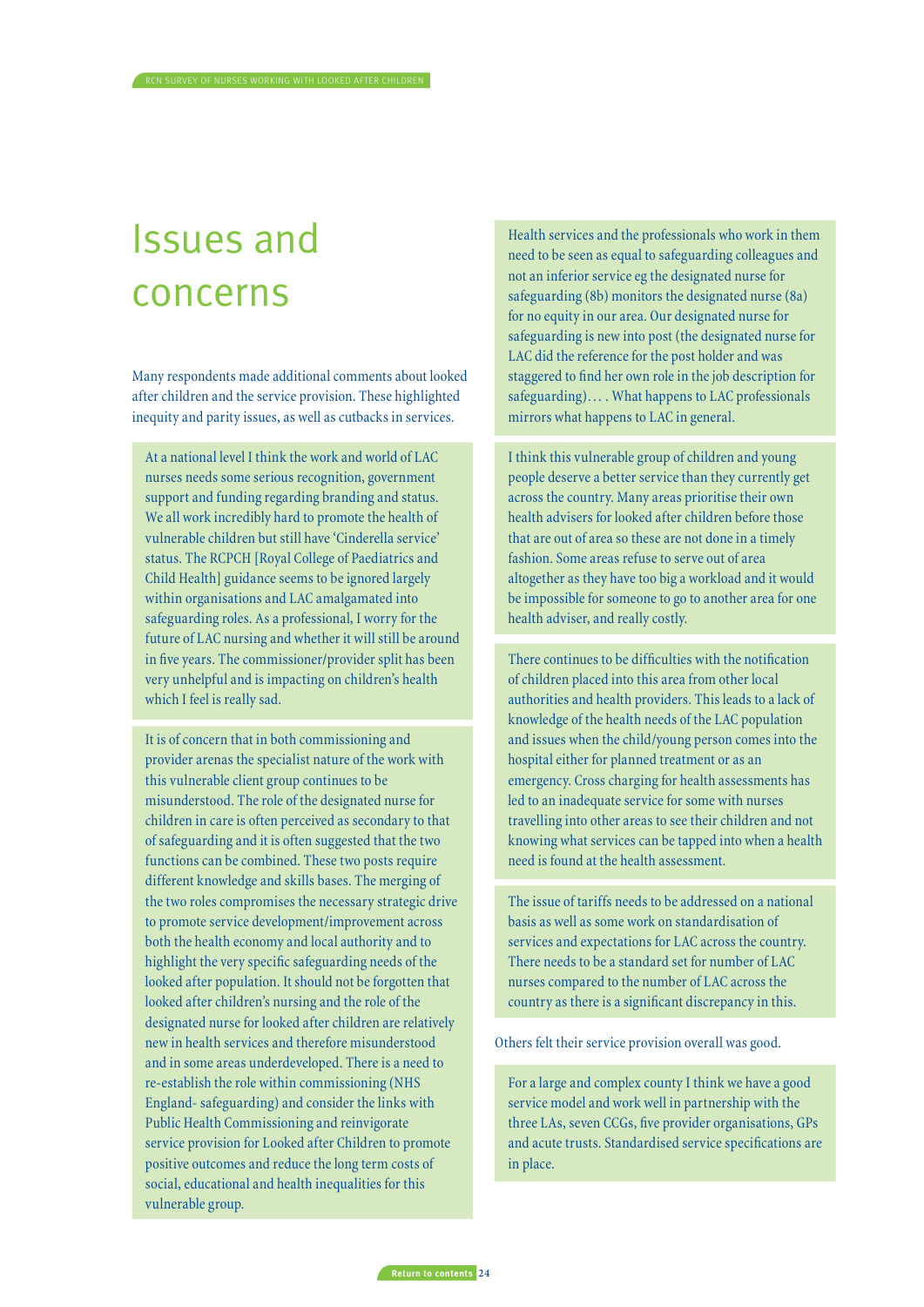## <span id="page-24-0"></span>Conclusion

This report has been produced taking into account the views and experiences of nurses working with looked after children/children in care. Many issues have been raised by the nurses who responded to this survey.

The report shows that there is a considerable variation in caseloads throughout the country, with a wide range of different ways of working and providing services. It can be seen that in some areas, more children are placed outside of county/borough boundaries than others. A recent paper raises concerns for looked after children who are placed outside of their home county/borough. In most cases, nurses express concerns that a robust information system is required when placements change. Lack of information continues to affect service delivery and may have a significant impact upon the receipt of timely services for those children who experience multiple placement moves.

In meeting the needs of various groups of looked after children, respondents again indicated a variation of service provision. In some areas there were dedicated team members for unaccompanied asylum-seeking children and care leavers, however, some areas did not have the capacity or were not commissioned to provide services. Another vulnerable group of looked after children were those with identified physical and learning difficulties. Nurses stated that these children required consistent systems in order for their needs to be met especially at the point of transition to adult services.

Most looked after children nurses reported that they had residential children's homes within the county/borough. Some noted, however, that there was a shortage of homes locally resulting in children being placed out of county/borough. Comments made suggested that homes should have standard facilities with adequately trained staff. This is of particular concern with the introduction of independent providers and privately run units. Nurses also commented on the need to standardise practice for looked after children placed within secure children's units.

LAC nurses provided information relating to a wide range of service models for looked after children services throughout

the country. This results in a wide variation of service depending on the area in which the child is looked after. Some LAC health teams travel to wherever their looked after child is placed, some have a larger team than others, some teams sit within safeguarding services. One person commented that it is a bit fragmented.

From this report, it is clear that the variation in service provision means that in some areas looked after children receive a poor or limited service in comparison to others. Although service models can differ to reflect local need, it is imperative that standardisation of services for this vulnerable group is in place to ensure high quality health care and to promote positive health outcomes for looked after children, no matter where they come into care.

Nurses also provided information relating to their roles. A wide range of role titles with varying responsibilities were described. In particular, the role of the designated nurse for looked after children is unclear in its function, strategic role, and chain of accountability. This has become more evident following the provider/commissioner split, and there is a need for clarity of this role. Time and capacity were key issues for respondents, with some staff noting difficulty in fulfilling some roles as they were part-time positions. Unless roles are clarified and capacity issues addressed, the health service for looked after children and care leavers will be misunderstood and unrecognised with the resultant risk of marginalisation of this vulnerable group of children and young people. The forthcoming update of the Intercollegiate Framework must address these issues in order to move forward.

Additional comments made raised concerns relating to the looked after children service being secondary to safeguarding, and concern that where both are combined, in some areas looked after children become marginalised and the 'Cinderella service' is overwhelmed and lost within safeguarding. Looked after children nurses feel that it is imperative that there is equity with safeguarding and a clear role structure in place that sits alongside safeguarding and not within it to ensure the best outcomes for looked after children.

In conclusion, there is a need to address the wide variations of caseloads, service provision, and capacity within looked after children health teams. In addition, clarity of roles of

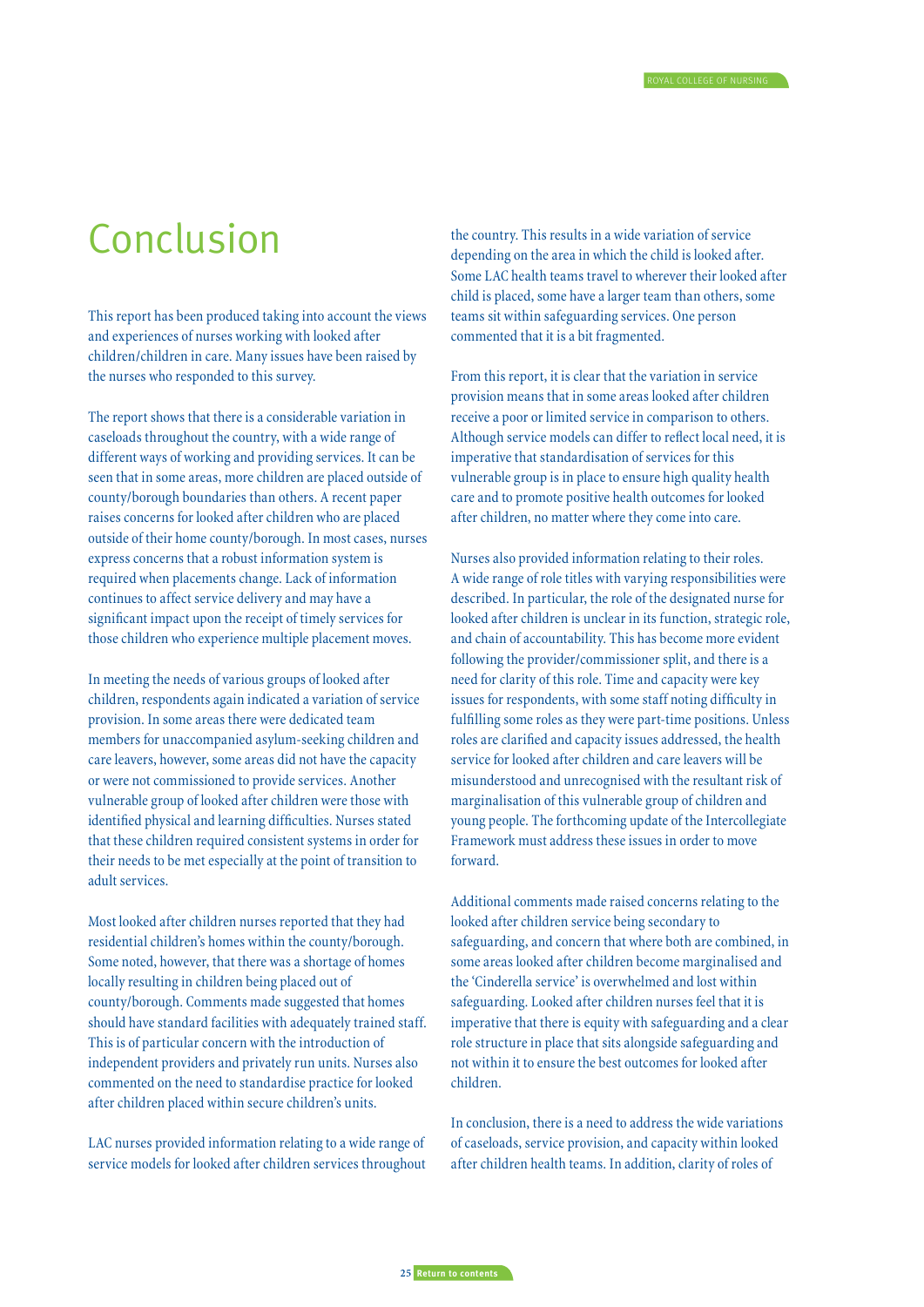<span id="page-25-0"></span>health care professionals working with looked after children needs to be addressed. Overall, it is important to ensure excellent health services are provided towards all looked after children no matter where they come into care or where they are placed and addressing the variations highlighted in this report will go some way to moving services forward for looked after children and give clearer definition to professional roles and service design.

## References

Department of Health (2013) *Payment by results 2013-14*, London: DH. Available at[: www.gov.uk \(](https://www.gov.uk/government/collections/payment-by-results-2013-14)Accessed 13 January 2015)

HM Government (2014a) *Children looked after in England (including adoption and care leavers) year ending 31 March 2014*, Manchester: Department for Education[. www.gov.uk](www.gov.uk/government/publications/children-looked-after-in-england-including-adoption) (Accessed 13 January 2015)

HM Goverment (2014b) *From a distance, looked after children living away from home*, London: Ofsted.

HM Government (2013) *Care leaver strategy – a cross departmental strategy for young people*, Manchester: Department of Education.

HM Government (2011) *Children's Homes National Minimum Standards*, Manchester: Department for Education.

House of Commons Education Committee (2014) *Residential Children's Homes*, London: HC. Available at: [www.parliament.uk/education-committee \(](www.parliament.uk/education-committee)Accessed 13 January 2015)

National Institute for Health and Care Excellence (2013) *Quality standard for the health and wellbeing of looked-after children and young people*, Manchester: NICE. Available at: [http://publications.nice.org.uk](http://publications.nice.org.uk/quality-standard-for-the-health-and-wellbeing-of-looked-after-children-and-young-people-qs31) (Accessed 13 January 2015)

SCIE/NICE (2010) *Recommendations on looked after children: promoting the quality of life of looked-after children and young people*. Available at: [www.scie.org.uk \(](www.scie.org.uk/publications/guides/guide40/recommendations/professional.asp)Accessed 13 January 2015)